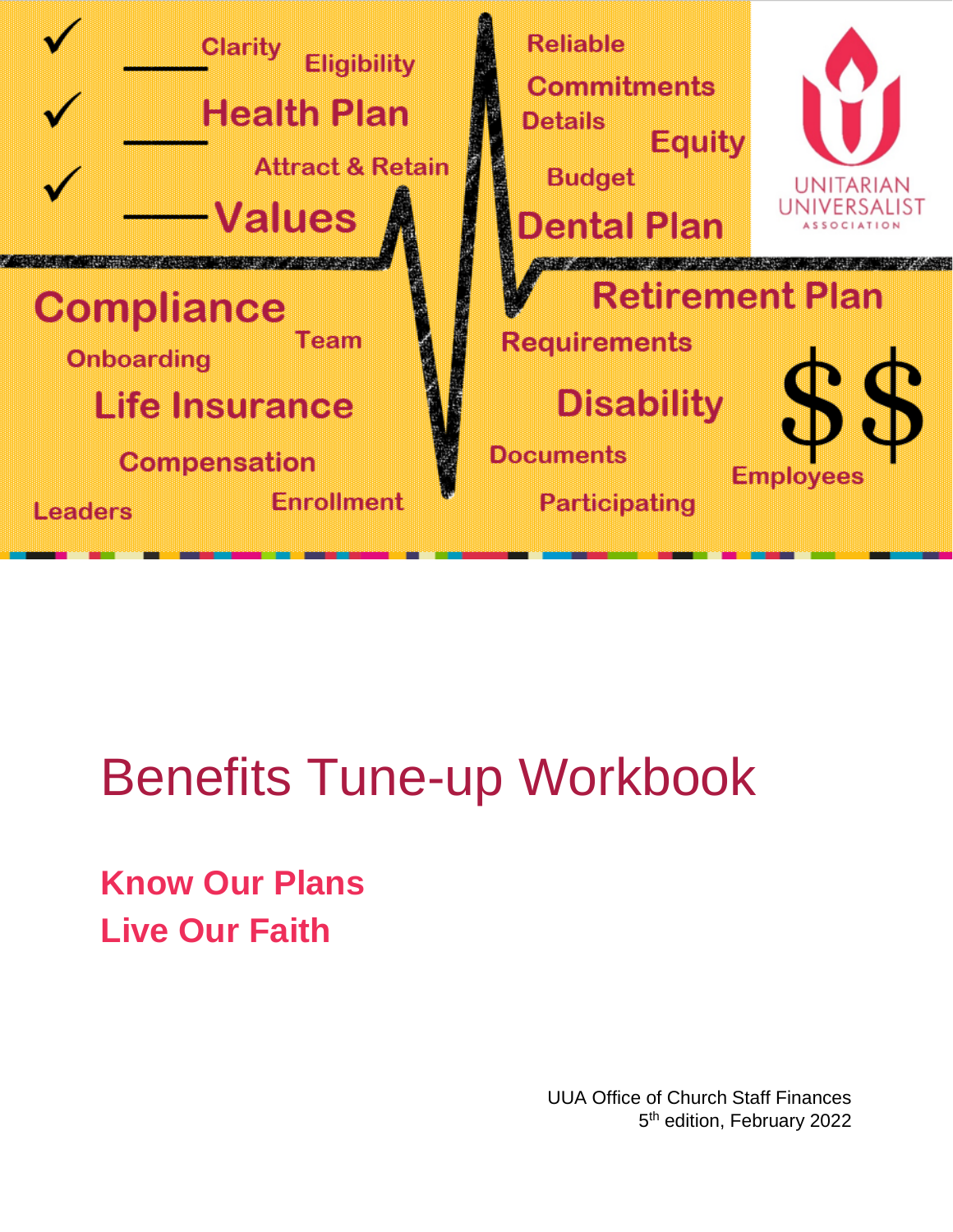#### February 2022

#### Dear Congregational Leaders:

Thank you for making our high-quality, values-based benefits available to your employees. Offering benefits helps you to attract and retain excellent staff and is a way of practicing justice, equity, and compassion within your walls.

Federal law and our Plan rules govern the participation of your employees in our Plans – not your personnel policies or individual employment agreements. You have made a commitment to honoring the terms of our Plans. These terms comply with IRS and other laws, and they represent our Association's obligations to our Plan providers. Congregations and organizations that operate outside of Plan rules put their participation in our Plans at risk, jeopardize the UUA's ability to offer these benefits, and may negatively impact their employees.

The Benefits Tune-up Workbook is designed to help you:

- Understand the basics of our benefit plans
- Ensure that you have good protocol in place for benefits administration
- Check that internal documents and policies are consistent with Plan rules
- Confirm that all is in order or be alerted to necessary adjustments

We introduced the Benefits Tune-up Workbook in October 2017 and received very positive feedback. Now in our 5<sup>th</sup> edition, we continue to improve and clarify. We urge all participating congregations to complete the Workbook annually – and whenever a new congregational leader becomes responsible. Then refer to this Workbook on a regular basis. Make completion of the Workbook a team effort among a small group of staff and lay leaders with personnel and onboarding responsibilities. We hope you learn something in the process.

In the interest of simplicity, this Workbook does not include all Plan details nor does it address every situation. See our Benefits, Compensation, and Aid Funds page for complete Plan information: [https://www.uua.org/finance/compensation.](https://www.uua.org/finance/compensation) Let us know how we can help you be a confident and reliable employer!

Rev. Richard Nugent, [rnugent@uua.org](mailto:rnugent@uua.org) Director, Church Staff Finances

### **Contents**

| Health Plan                                  | Page 3 |
|----------------------------------------------|--------|
| Group Insurance                              | Page 8 |
| <b>Retirement Plan</b>                       | Page 1 |
| <b>Compensation Reminders and Next Steps</b> | Page 2 |

#### **Please check in with us!**

- Let us know that you've tuned up.
- Send feedback about this Workbook.
- Share something you've learned. <https://www.surveymonkey.com/r/ocsftuneup>
	- Page 11 Page 22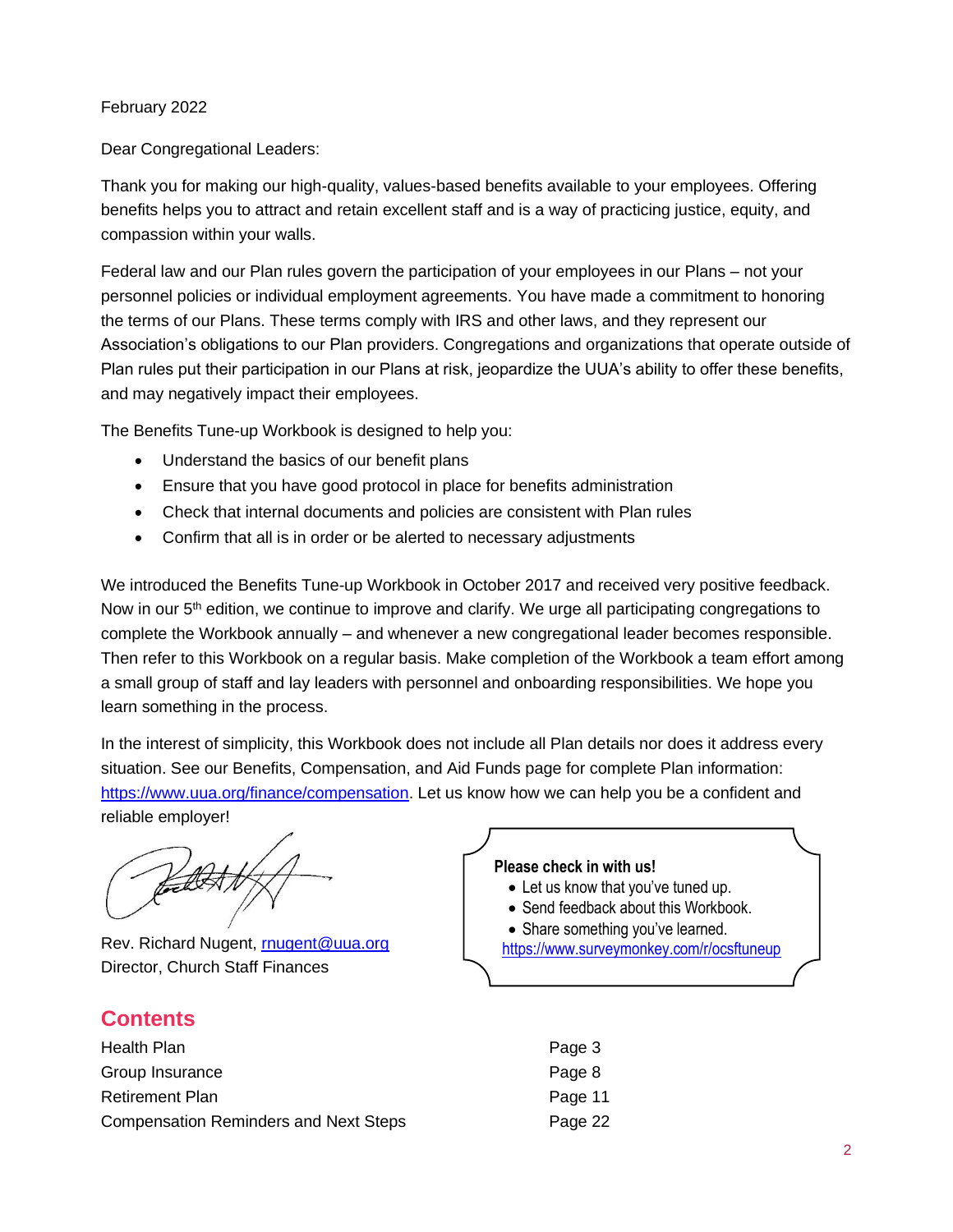## Part 1: Health Plan

## **1.1 Employer Subscription Agreement**

We've located our Subscription Agreement for the UUA Health Plan! **Choose one:**

 $\vert$  YES, we have it here.

YES. We couldn't find a copy onsite. We wrote to [insuranceplans@uua.org](mailto:insuranceplans@uua.org) and have now received the Subscription Agreement information from the Office of Church Staff Finances (OCSF) insurance plans staff.

Our Subscription Agreement is consistent with our current policies and practices regarding plans offered, when coverage becomes effective, and contribution policy for full- and part-time employees.

YES, our current Subscription Agreement information is accurate and complete. OR

We have submitted a new Subscription Agreement to reflect current policies and practices. (See [https://hipaa.jotform.com/212234330387045.](https://hipaa.jotform.com/212234330387045))

Where are we keeping our Subscription Agreement?

\_\_\_\_\_\_\_\_\_\_\_\_\_\_\_\_\_\_\_\_\_\_\_\_\_\_\_\_\_\_\_\_\_\_\_\_\_\_\_

\_\_\_\_\_\_\_\_\_\_\_\_\_\_\_\_\_\_\_\_\_\_\_\_\_\_\_\_\_\_\_\_\_\_\_\_\_\_\_\_

Who (what role) is responsible for knowing where the Subscription Agreement is kept?

Two other people who know where it is kept:

 $1.$ 

 $2.$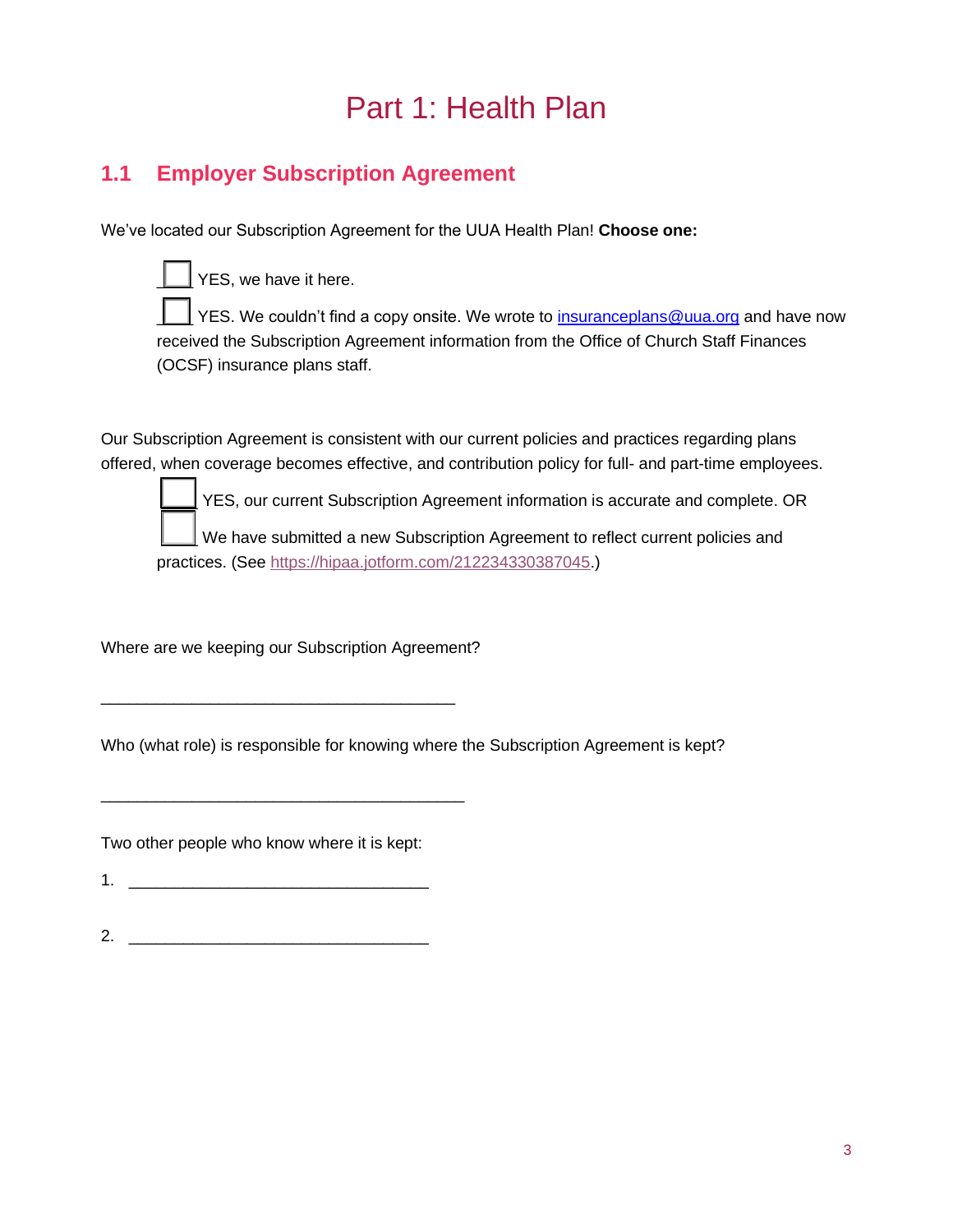## **Our Commitments to Our Employees**

A. According to our existing (or newly submitted) Subscription Agreement, we've elected to offer these plan designs (indicate all that apply):

Standard PPO benefits – Gold level plan

High-deductible PPO benefits – Silver level plan

- High-deductible PPO benefits Bronze level plan
- Medicare supplement benefits (only for those with active Medicare in place)
- B. We have chosen to make coverage effective (**Choose One)**:

| As of date of hire                                                     |
|------------------------------------------------------------------------|
| $\perp$ First day of month following date of hire                      |
| $\vert$ First day of month following a waiting period of (choose one): |
| $\boxed{\phantom{1}}$ 30 days of employment                            |
| 60 days of employment                                                  |
| After 90 days of employment                                            |

C. We have agreed to contribute:

|  | $\frac{6}{5}$ for employee coverage, and \$                                                 |  | % of the additional cost |
|--|---------------------------------------------------------------------------------------------|--|--------------------------|
|  | of family coverage. Or as follows: (Include if and how you adjust for part-time employees.) |  |                          |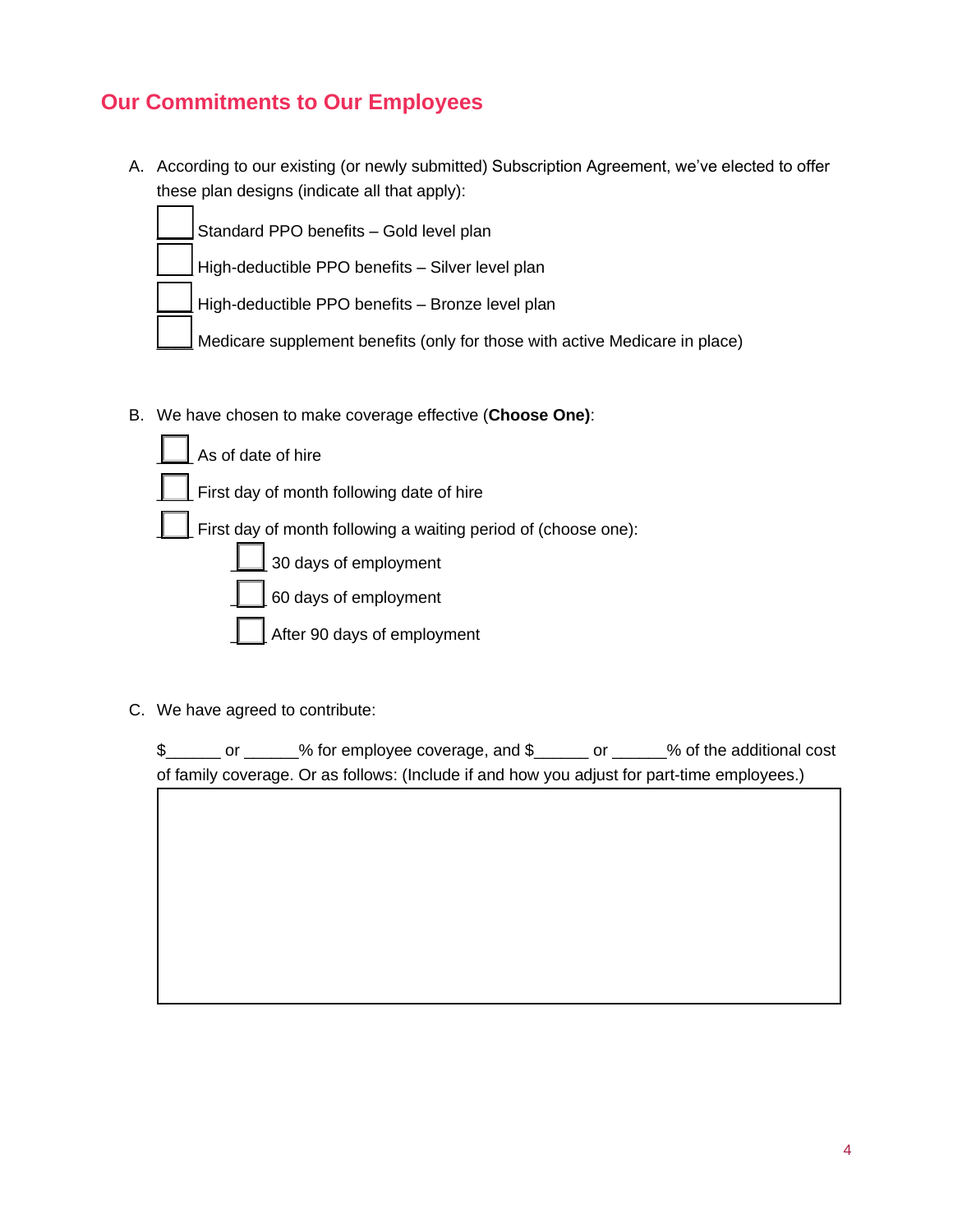## **1.2 Eligibility and Enrollment**

\_\_\_\_\_ We understand that all **employees\*** who are scheduled to work at least 750 hours per year (about 15 hours/week, year-round) for one or more participating employers are eligible for the UUA Health Plan.

This includes the following employees:

\_\_\_\_\_\_\_\_\_\_\_\_\_\_\_\_\_\_\_\_\_\_\_\_\_\_\_\_\_\_\_\_\_

\_\_\_\_\_\_\_\_\_\_\_\_\_\_\_\_\_\_\_\_\_\_\_\_\_\_\_\_\_\_\_\_\_

\_\_\_\_\_\_\_\_\_\_\_\_\_\_\_\_\_\_\_\_\_\_\_\_\_\_\_\_\_\_\_\_\_

\_\_\_\_\_\_\_\_\_\_\_\_\_\_\_\_\_\_\_\_\_\_\_\_\_\_\_\_\_\_\_\_\_

\_\_\_\_\_\_\_\_\_\_\_\_\_\_\_\_\_\_\_\_\_\_\_\_\_\_\_\_\_\_\_\_\_

\_\_\_\_\_\_\_\_\_\_\_\_\_\_\_\_\_\_\_\_\_\_\_\_\_\_\_\_\_\_\_\_\_

**If you make the UUA Health Plan available to one employee, you must offer it to all eligible employees.** However, you are not committed to paying the premium for all, or to paying the same percentage premium for each. (See 1.2, final question.) You may, for instance, choose to pay a higher percentage of the premium for 30- to 40-hour employees than for those with fewer hours. Of course, we urge equitable policies in this regard.

\* An **employee** receives a W-2, not a 1099.

We understand that employees must enroll within 30 days of date of hire or qualifying event. Otherwise, they must wait for Open Enrollment (November).

Who is responsible for ensuring that new employees are given Health Plan enrollment info upon hire and that enrollment happens within no more than 30 days of hire or qualifying event? Who can double-check or be available as a backup?

\_\_\_\_\_\_\_\_\_\_\_\_\_\_\_\_\_\_\_\_\_\_\_\_\_ has primary responsibility. (Name and role.)

 $\blacksquare$  is a backup.

 $\mathsf L$  We understand that each November, <u>all eligible employees</u> have the opportunity to enroll in the UUA Health Plan or, for current participants, to move to a higher-level Plan. Who communicates to staff in October about November's Open Enrollment period for the following calendar year? Who is backup?

\_\_\_\_\_\_\_\_\_\_\_\_\_\_\_\_\_\_\_\_\_\_\_\_\_\_ has primary responsibility. (Name and role.)

\_\_\_\_\_\_\_\_\_\_\_\_\_\_\_\_\_\_\_\_\_\_\_\_\_\_ is a backup.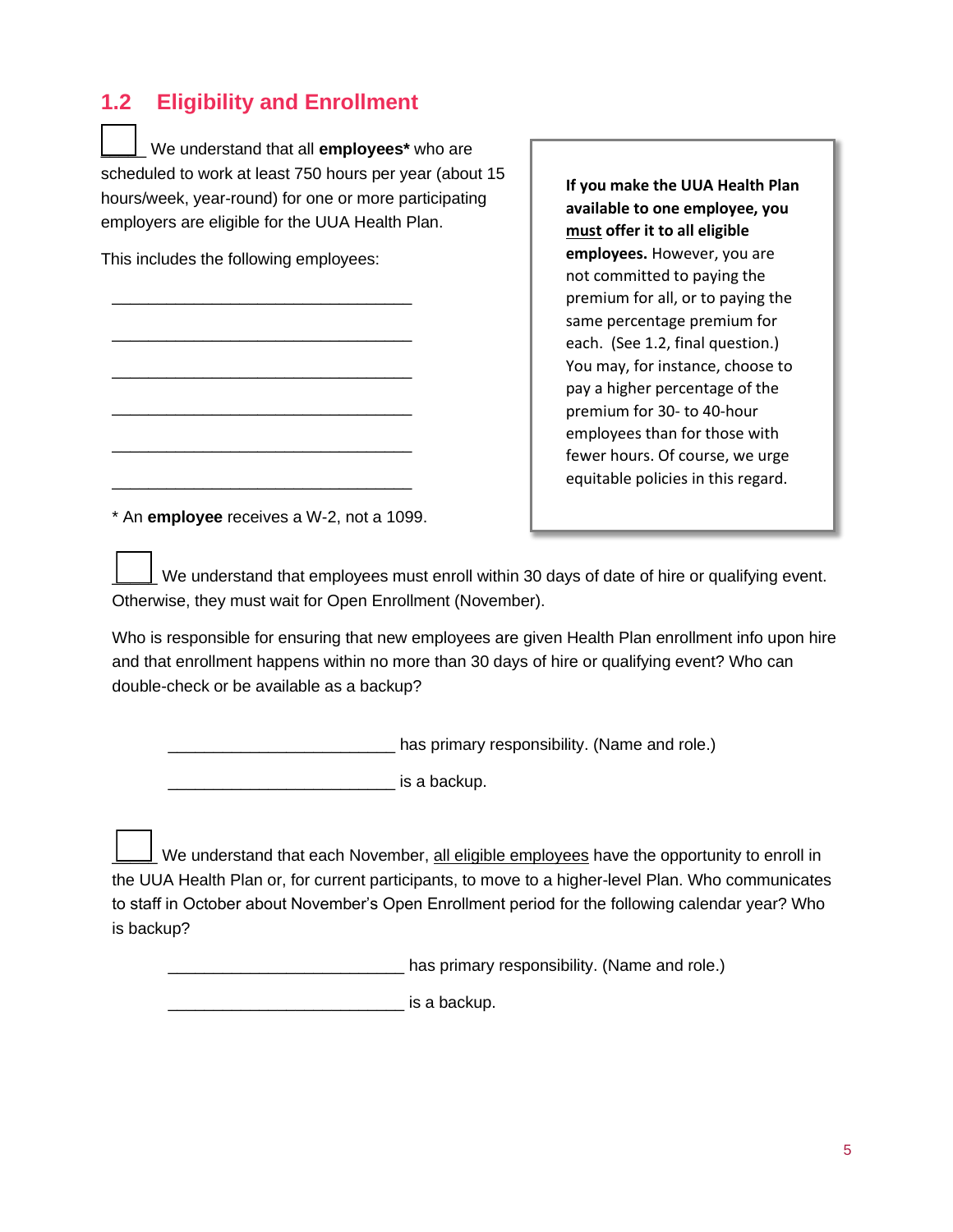## **1.3 Ongoing Health Plan Administration**

- A. We fill out the Splits Form (Contribution Report) on a monthly basis, showing how premiums are split between the employer and each employee: [https://hipaa.jotform.com/212233803516144.](https://hipaa.jotform.com/212233803516144)
	- a.  $\blacksquare$  a.
	- b. \_\_\_\_\_\_\_\_\_\_\_\_\_\_\_\_\_\_\_\_\_\_\_\_\_\_\_\_\_\_\_\_\_ is available as backup.
- B. No changes can be made over the phone. In general, employee changes should be submitted by completing the Employee Benefits Change Form: [https://www.uua.org/finance/compensation/insurance-employee-changes.](https://www.uua.org/finance/compensation/insurance-employee-changes) Who communicates with UUA Office of Church Staff Finances about employee changes, including address changes and staff departures?
	- a. \_\_\_\_\_\_\_\_\_\_\_\_\_\_\_\_\_\_\_\_\_\_\_\_\_ is primarily responsible for communicating to OCSF about any changes to employee information or employment status.

b. \_\_\_\_\_\_\_\_\_\_\_\_\_\_\_\_\_\_\_\_\_\_\_\_\_ is available as backup.

C.  $\Box$  We understand that as participants in the UUA Health Plan, we must respond to any request for information from Plan auditors.

### **1.5 Consistency of Agreements and Policies with Plan Rules**

 $\Box$  We've checked 1) our congregation's personnel policies and 2) all letters of hire and employment agreements for individual employees, to ensure that all references to the Health Plan are consistent with Plan rules.

Who checked? will be a set of the set of the set of the set of the set of the set of the set of the set of the set of the set of the set of the set of the set of the set of the set of the set of the set of the set of the s

**Choose one:**



Plan for making changes, including who is responsible:

\_\_\_\_\_\_\_\_\_\_\_\_\_\_\_\_\_\_\_\_\_\_\_\_\_\_\_\_\_\_\_\_ \_

\_\_\_\_\_\_\_\_\_\_\_\_\_\_\_\_\_\_\_\_\_\_\_\_\_\_\_\_\_\_\_\_ \_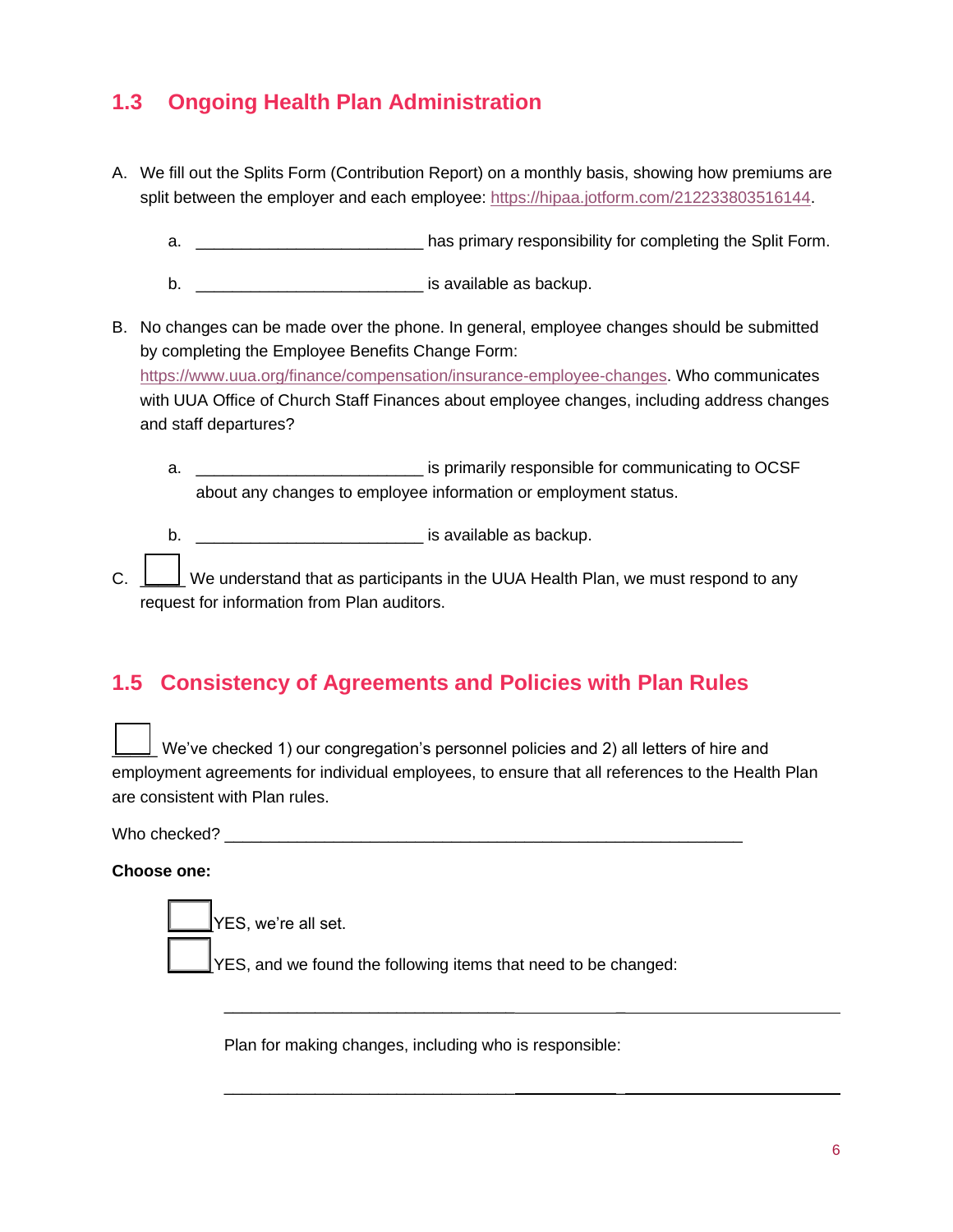## **1.6 Reflection**

Who helped complete this section of the Workbook? Does this include everyone named as a responsible party?

What did we learn from completing this section of the Workbook?

What are we doing differently going forward?

Date completed:

#### **Please check in with us!**

- Let us know that you've tuned up.
- Send feedback about this Workbook.
- Share something you've learned.

<https://www.surveymonkey.com/r/ocsftuneup>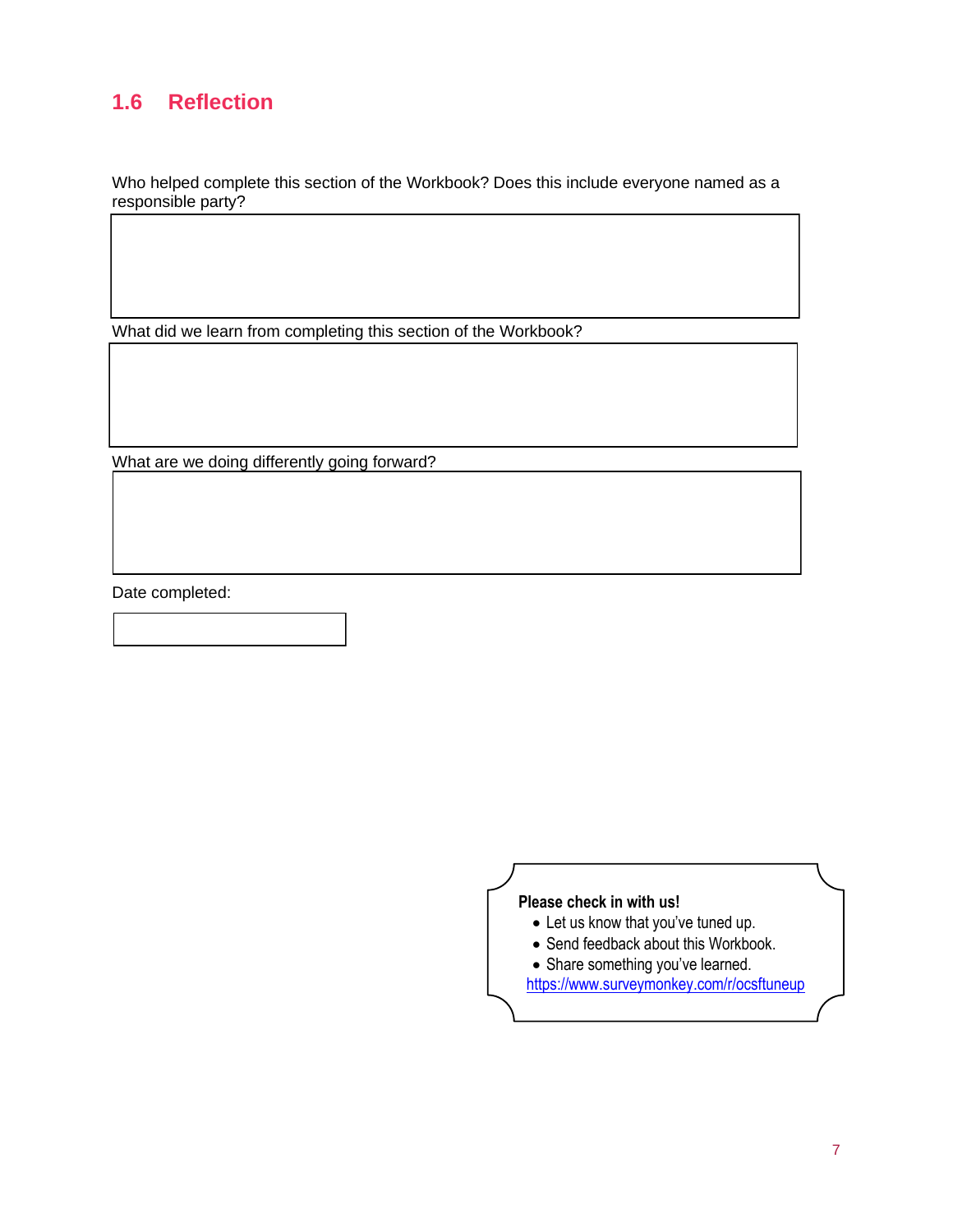## Part 2: Group Insurance Plans Dental, Life/AD&D, and Long-Term Disability

## **2.1 Eligibility and Enrollment**

 $A.$   $\parallel$   $\parallel$  We understand that all employees (not independent contractors) who are scheduled to work at least 750 hours per year for one or more participating employers (about 15 hours/week, year-round) are eligible to enroll in UUA Group Insurance Plans. *Note: interns are not eligible for Group Insurance Plans.*

This includes the following employees:

\_\_\_\_\_\_\_\_\_\_\_\_\_\_\_\_\_\_\_\_\_\_\_\_\_\_\_\_\_\_\_\_\_

\_\_\_\_\_\_\_\_\_\_\_\_\_\_\_\_\_\_\_\_\_\_\_\_\_\_\_\_\_\_\_\_\_

\_\_\_\_\_\_\_\_\_\_\_\_\_\_\_\_\_\_\_\_\_\_\_\_\_\_\_\_\_\_\_\_\_

\_\_\_\_\_\_\_\_\_\_\_\_\_\_\_\_\_\_\_\_\_\_\_\_\_\_\_\_\_\_\_\_\_

\_\_\_\_\_\_\_\_\_\_\_\_\_\_\_\_\_\_\_\_\_\_\_\_\_\_\_\_\_\_\_\_\_

\_\_\_\_\_\_\_\_\_\_\_\_\_\_\_\_\_\_\_\_\_\_\_\_\_\_\_\_\_\_\_\_\_

**NOTE: If you make any of the Group Insurance Plans available to one employee, you must offer them to all eligible employees.** However, you are not committed to paying the premium for all, or to paying the same percentage premium for each. You may, for instance, choose to pay a higher percentage of the premium for 30- to 40-hour employees than for those with fewer hours. Of course, we urge equitable polices in this regard.

B.  $\Box$  We understand that employees must enroll within 60 days of date of hire or qualifying event. **Otherwise:**

- **For Life and LTD,** they will need medical evidence of insurability and underwriter approval. *It is extremely important that enrollment happens within 60 days of hire.*
- **For Dental,** they must wait for Open Enrollment (November).

Who is responsible for ensuring that eligible new employees receive enrollment info upon hire and that enrollment happens within the 60-day window after hire or qualifying event? Who can doublecheck or be available as a backup?

Let us responsible. The set of the set of the set of the set of the set of the set of the set of the set of th

Each November, all eligible employees have the opportunity to enroll in our Dental Plan. *There is NO open enrollment for Life or LTD*. Who communicates to staff about Open Enrollment each fall for the following calendar year?

is responsible. \_\_\_\_\_\_\_\_\_\_\_\_\_\_\_\_\_\_\_\_\_\_\_\_\_\_\_\_\_\_\_\_\_\_\_ is backup.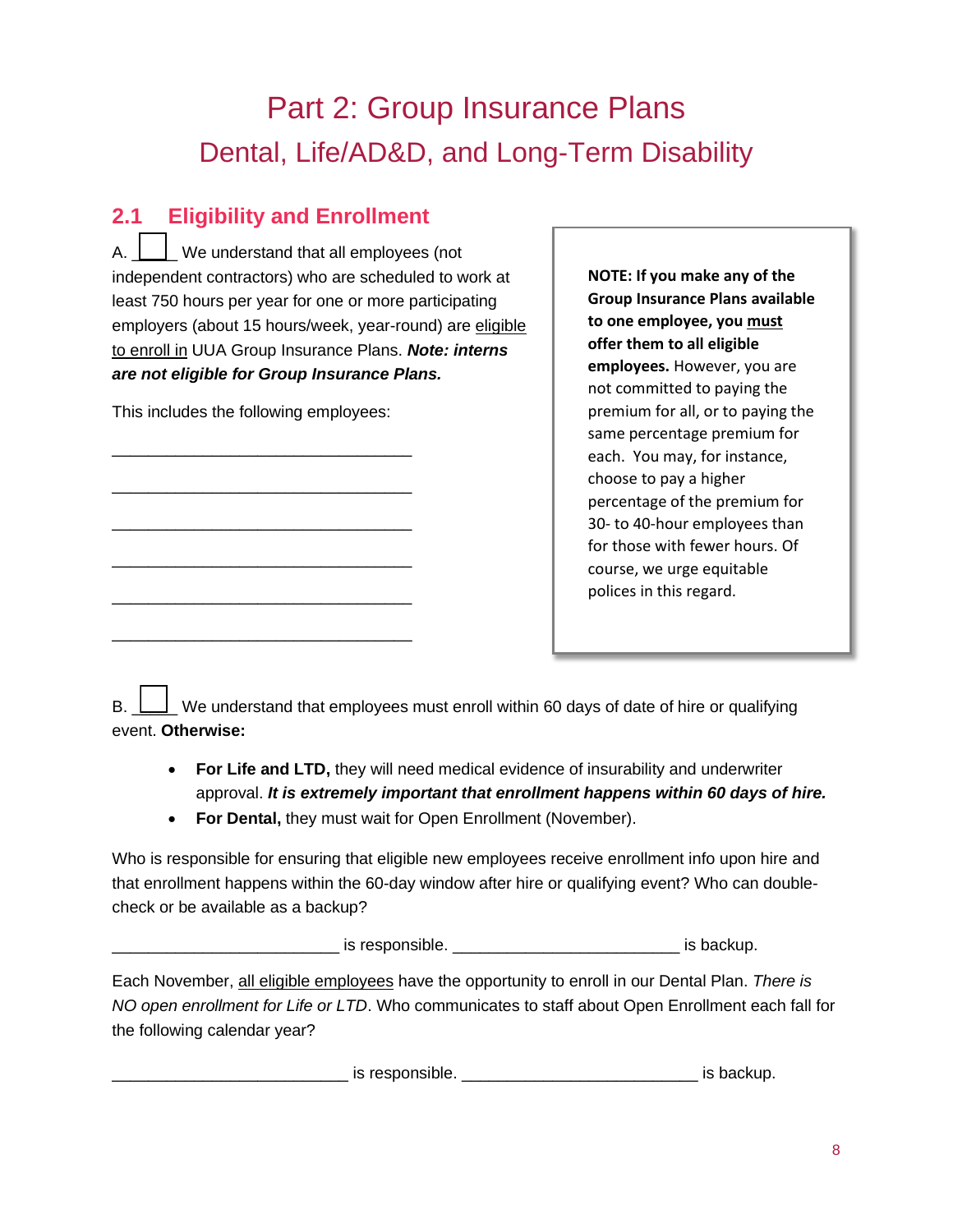## **2.2 Consistency of Agreements and Policies with Plan Rules**

We've checked 1) our congregation's personnel policies and 2) all letters of hire or employment agreements for individual employees, to make sure that all references to Group Insurance Plans are consistent with Plan rules.

 $\_$  , and the set of the set of the set of the set of the set of the set of the set of the set of the set of the set of the set of the set of the set of the set of the set of the set of the set of the set of the set of th

 $\_$  ,  $\_$  ,  $\_$  ,  $\_$  ,  $\_$  ,  $\_$  ,  $\_$  ,  $\_$  ,  $\_$  ,  $\_$  ,  $\_$  ,  $\_$  ,  $\_$  ,  $\_$  ,  $\_$  ,  $\_$  ,  $\_$  ,  $\_$  ,  $\_$ 

#### **Choose one:**

YES, we're all set.

YES, and we found the following items that need to be changed:

Plan for making changes, including who is responsible:

## **2.3 Ongoing Group Insurance Plan Administration**

A.  $\Box$  We understand that employee changes must be made in writing and are done by using this form: [http://www.uua.org/finance/compensation/insurance-employee-changes.](http://www.uua.org/finance/compensation/insurance-employee-changes) This includes address changes, changes in hours or salary, and departures.

**EXECUTE:** is responsible for communicating with OCSF staff.

 $-$  is available as backup.

- $\mathsf{B}$ .  $\Box$  We understand that we get billed monthly, based on annualized wages for participating employees. See [www.uua.org/finance/compensation/billing.](http://www.uua.org/finance/compensation/billing)
- C. Who is responsible for tracking 1) qualifying events that deem an employee newly eligible, and 2) terminations or hours reductions that would make an employee no longer eligible?

is responsible. The settle of the settle is backup.

D.  $\Box$  We understand that for Life Insurance beyond \$50,000 in coverage, a portion of the cost paid by the congregation must be imputed (added to taxable wages) as income on the employee's W-2 form as it is considered a taxable benefit. See:

[http://www.uua.org/finance/compensation/group/life/176232.shtml.](http://www.uua.org/finance/compensation/group/life/176232.shtml)

E.  $\Box$  We understand that if Long-term Disability premiums are paid by the congregation (which the UUA recommends), the amount of the premium should be imputed (added to taxable wages) on the employee's W-2 form in order to ensure that any benefit paid out is not taxed. See: <http://www.uua.org/finance/compensation/group/ltd/176239.shtml>.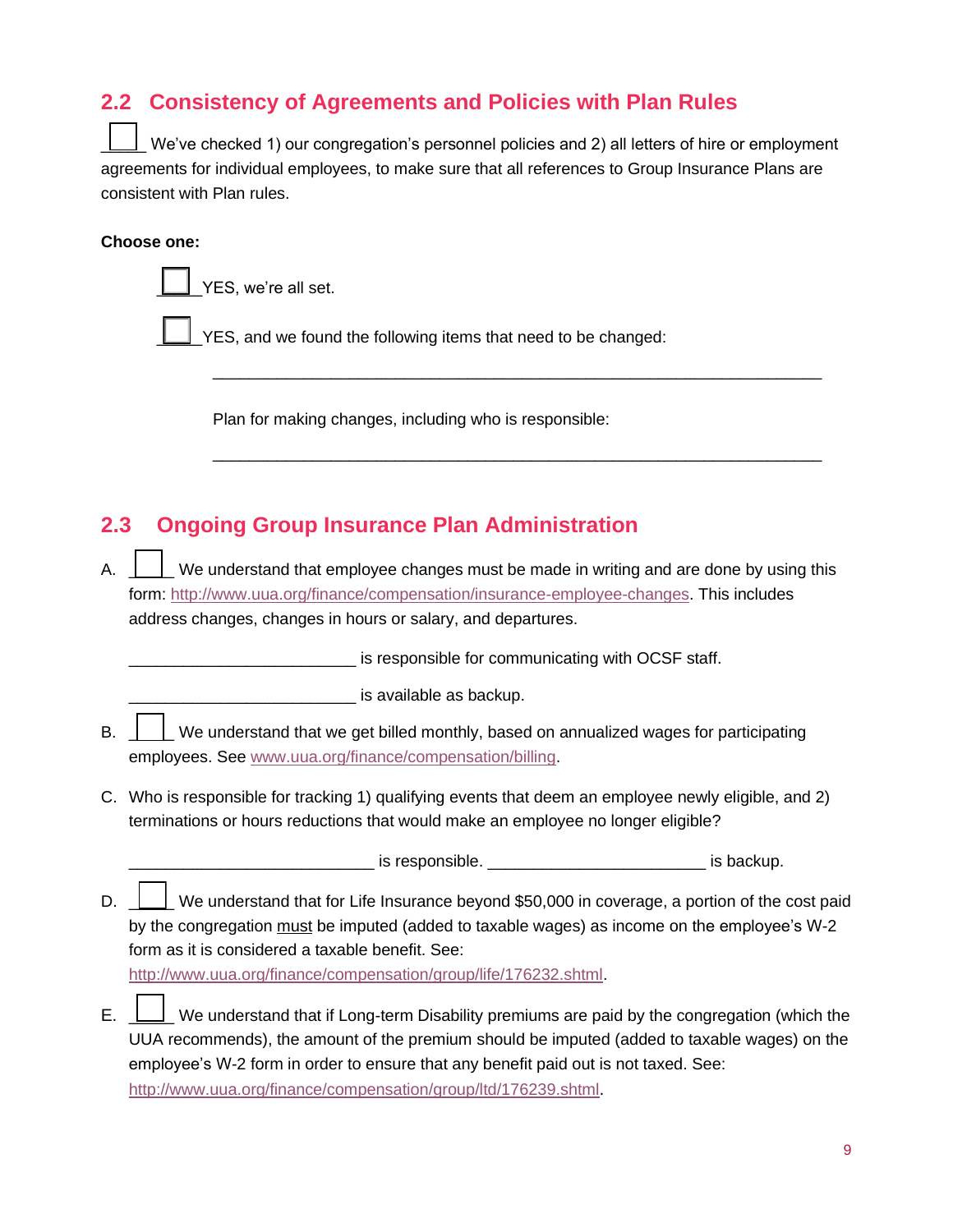## **2.4 Reflection**

Who helped complete this section of the Workbook? Does this include everyone named as a responsible party?

What did we learn from completing this section of the Workbook?

What are we doing differently going forward?

Date completed:

#### **Please check in with us!**

- Let us know that you've tuned up.
- Send feedback about this Workbook.
- Share something you've learned.

<https://www.surveymonkey.com/r/ocsftuneup>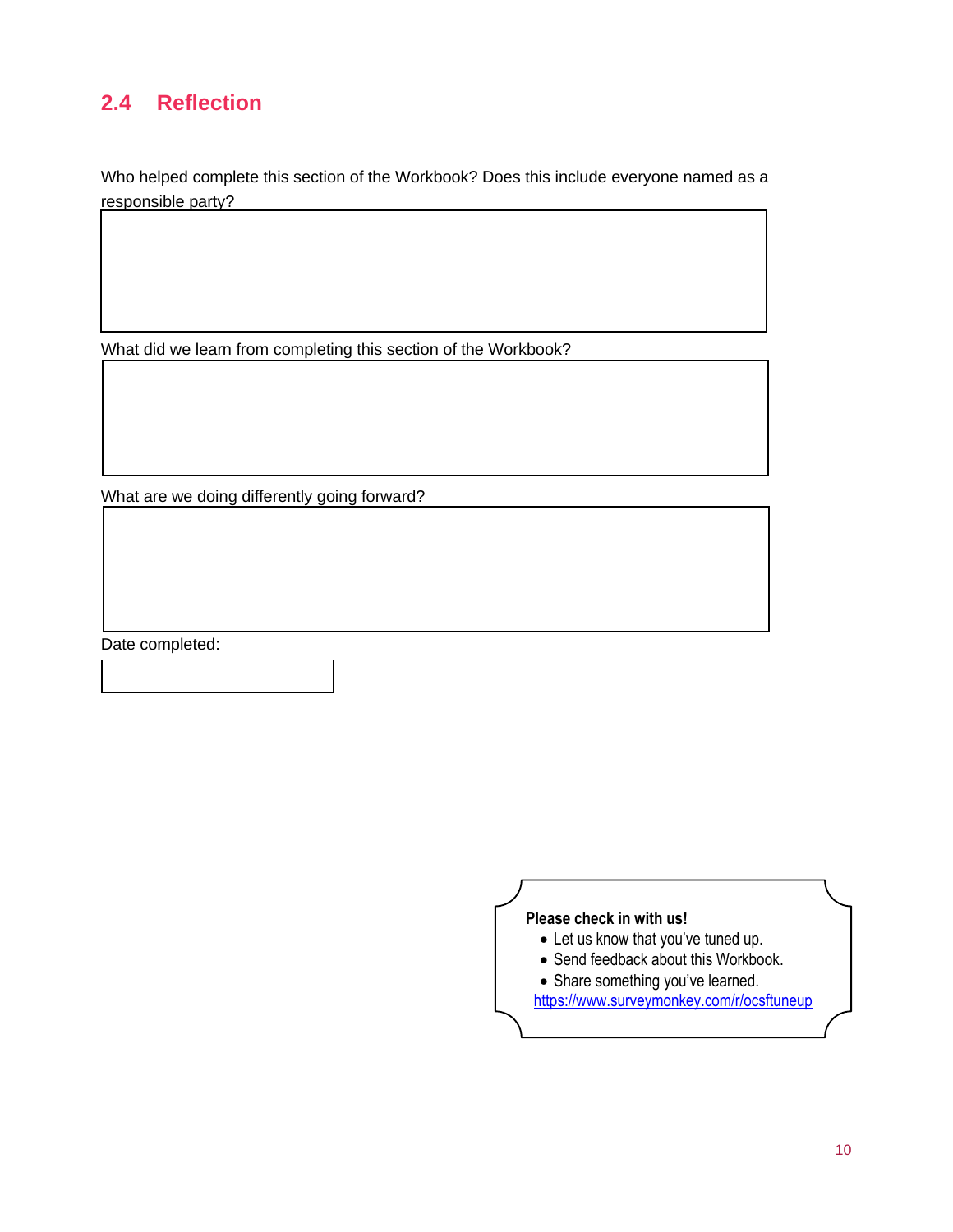## Part 3: Retirement Plan

The Unitarian Universalist (UU) Organizations Retirement Plan is an IRS qualified 401(a)/401(k) defined contribution, multiple employer church retirement plan.

## **3.1 Participation Basics**

A.  $\Box$  We understand that UU Employers that have adopted the Plan must abide by the Plan's provisions.

Who has verified consistency of the congregation's personnel policies and employment agreements with Plan provisions?

On what date did this occur? \_\_\_\_\_\_\_\_\_\_\_\_\_\_\_

\_\_\_\_\_\_\_\_\_\_\_\_\_\_\_\_\_\_\_\_\_\_\_\_\_\_\_\_\_\_\_\_\_\_\_\_\_\_

#### Social Security purposes, they are

**ABOUT MINISTERS:** While ministers are self-employed for

**employees** for regular income tax and benefits purposes.

**Only employees are entitled to employee benefits** – not independent contractors (who receive 1099's).

B. We have verified that everyone participating in the Retirement Plan is an employee, rather than an independent contractor. This means they receive a W2, not a 1099.

#### **Choose one.**



NO, and we're contacting the UUA Retirement Plan Team, [RetirementPlan@uua.org,](mailto:RetirementPlan@uua.org) to learn how to rectify.

Specific workers in question:

Who verified this?

\_\_\_\_\_\_\_\_\_\_\_\_\_\_\_\_\_\_\_\_\_\_\_\_\_\_\_\_\_\_\_

\_\_\_\_\_\_\_\_\_\_\_\_\_\_\_\_\_\_\_\_\_\_\_\_\_\_\_\_\_\_\_\_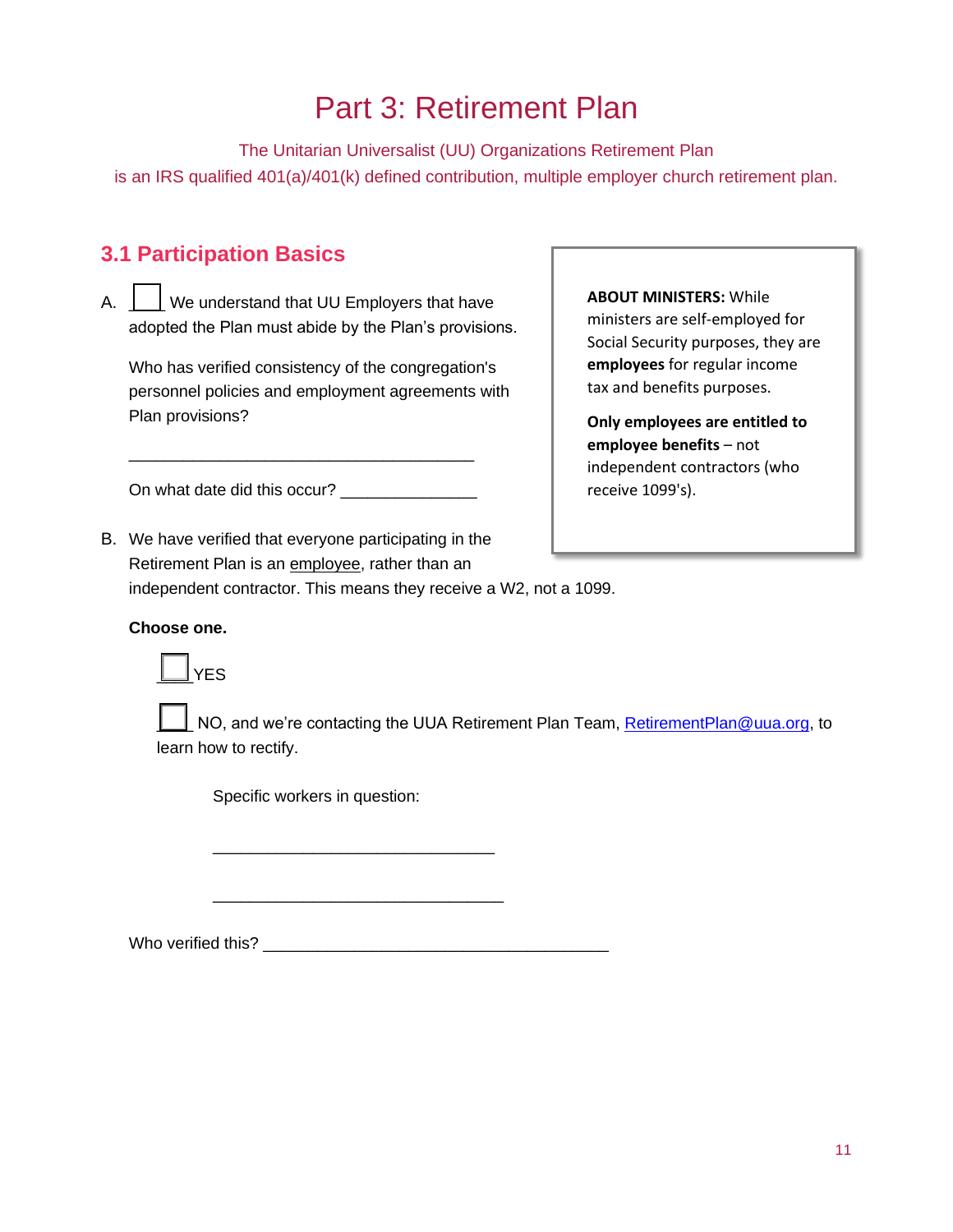#### 3.1 Participation Basics, continued

C. We understand that our Employer Participation Agreement reflects our Board's commitments and elections. This key document is kept with other important plan administration materials. We know where it is located.

#### **Choose one.**

YES, we have it!

YES! We couldn't locate it. But we've now received a copy from the OCSF Retirement Plan Team and can answer these questions:

Where is our Employer Participation Agreement kept?

\_\_\_\_\_\_\_\_\_\_\_\_\_\_\_\_\_\_\_\_\_\_\_\_\_\_\_\_\_\_\_\_\_\_\_\_\_\_\_\_\_\_\_\_\_\_\_\_\_

Who is responsible for knowing where it is kept?

\_\_\_\_\_\_\_\_\_\_\_\_\_\_\_\_\_\_\_\_\_\_\_\_\_\_\_\_ (Name and role)

Two additional people who know where it is kept:

- 1. \_\_\_\_\_\_\_\_\_\_\_\_\_\_\_\_\_\_\_\_\_\_\_\_\_\_\_\_\_\_\_\_\_
- 2. \_\_\_\_\_\_\_\_\_\_\_\_\_\_\_\_\_\_\_\_\_\_\_\_\_\_\_\_\_\_\_\_\_
- D. When describing the Retirement Plan to new and prospective employees for any staff position, we exactly mirror the commitments documented in our existing Employer Participation Agreement and adhere to the Plan's definitions and rules.

\_\_\_\_\_ Yes, we are clear and accurate in describing our Retirement Plan commitments to new and prospective employees.

\_\_\_\_\_ We may have some inconsistencies. \_\_\_\_\_\_\_\_\_\_\_\_\_\_\_\_\_\_\_ (name) is contacting [RetirementPlan@uua.org](mailto:RetirementPlan@uua.org) for assistance.

As stated on page 2:

*In the interest of simplicity, this Workbook does not include all Plan details nor does it address every situation. This is especially true of the Retirement Plan.*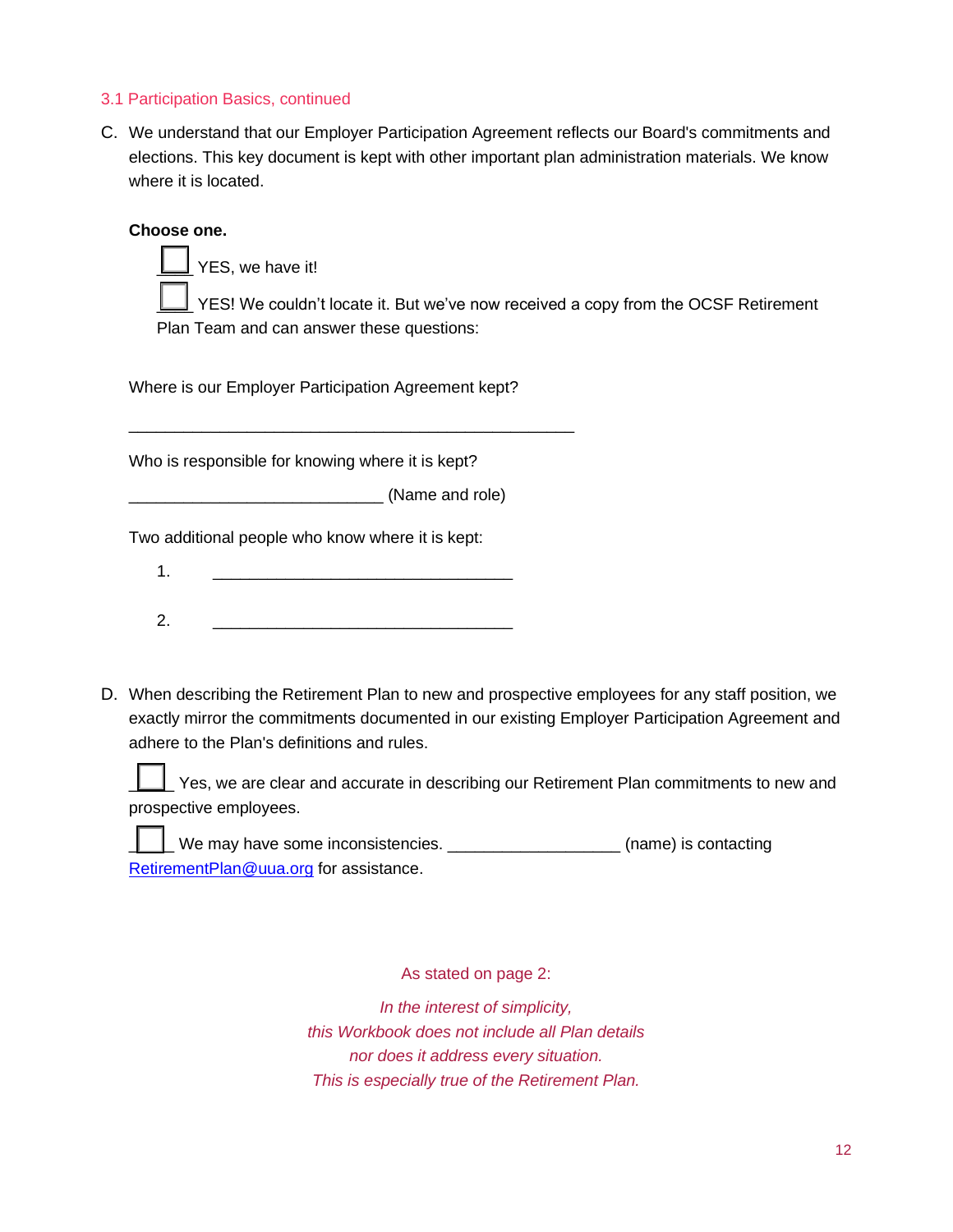## **3.2 Our Commitments to Our Employees**

A. According to our Employer Participation Agreement, each employee eligible for Employer Contributions receives:

A Base Employer Contribution of 2% of compensation,

*and* (choose one):

\_ an Employer Match offer of \_\_\_\_% of compensation OR



**EVERY employee eligible for Employer's contributions** must receive the Employer percentage contribution and any Employer match opportunity stated in your congregation's Employer Participation Agreement.

B. Our Employer Participation Agreement indicates whether we have elected to Auto-enroll our employees upon hire. Autoenrollment means that *unless an employee elects otherwise*, the congregation must deduct and remit a percentage of every employee's salary to their TIAA account by default. *(Please ensure employee is enrolled before remitting contributions.)*

#### **Choose YES or NO:**

P. YES, according to our Employer Participation Agreement. we auto-enroll at  $\sim$  % deduction and recognize the extra level of administrative diligence that this requires. Every staff member understands that auto-enroll is the default and knows they

can opt-out or select a different percentage for their Elective contributions via the [Employee Contributions Agreement.](https://www.uua.org/files/2021-11/Employee_contributions_salary_reduction_agreement.pdf)

> Who is responsible for ensuring that *all* employees are informed of auto-enroll?

Who is responsible for ensuring that auto-enroll contributions are remitted?

\_\_\_\_\_NO, we aren't Auto-enrolling. *However,* we do inform all employees about the Retirement Plan and provide them with enrollment and contribution information upon hire.

\_\_\_\_\_\_\_\_\_\_\_\_\_\_\_\_\_\_\_\_\_\_\_\_\_\_\_\_\_\_\_\_\_\_\_\_\_\_\_

C. Our Employer Participation Agreement shows that we make the following exclusions from the compensation base when calculating contributions **(Check all that apply):**

**To change the terms** of your Participation Agreement for an upcoming calendar year, contact the UUA Retirement Plan Team, [RetirementPlan](mailto:RetirementPlan@uua.org) [@uua.org.](mailto:RetirementPlan@uua.org)

No exclusions

\_\_\_\_\_ We exclude Payment in lieu of FICA (for ministers)

We exclude Same-sex partner/spouse benefits

We exclude the amount of imputed Life and LTD premiums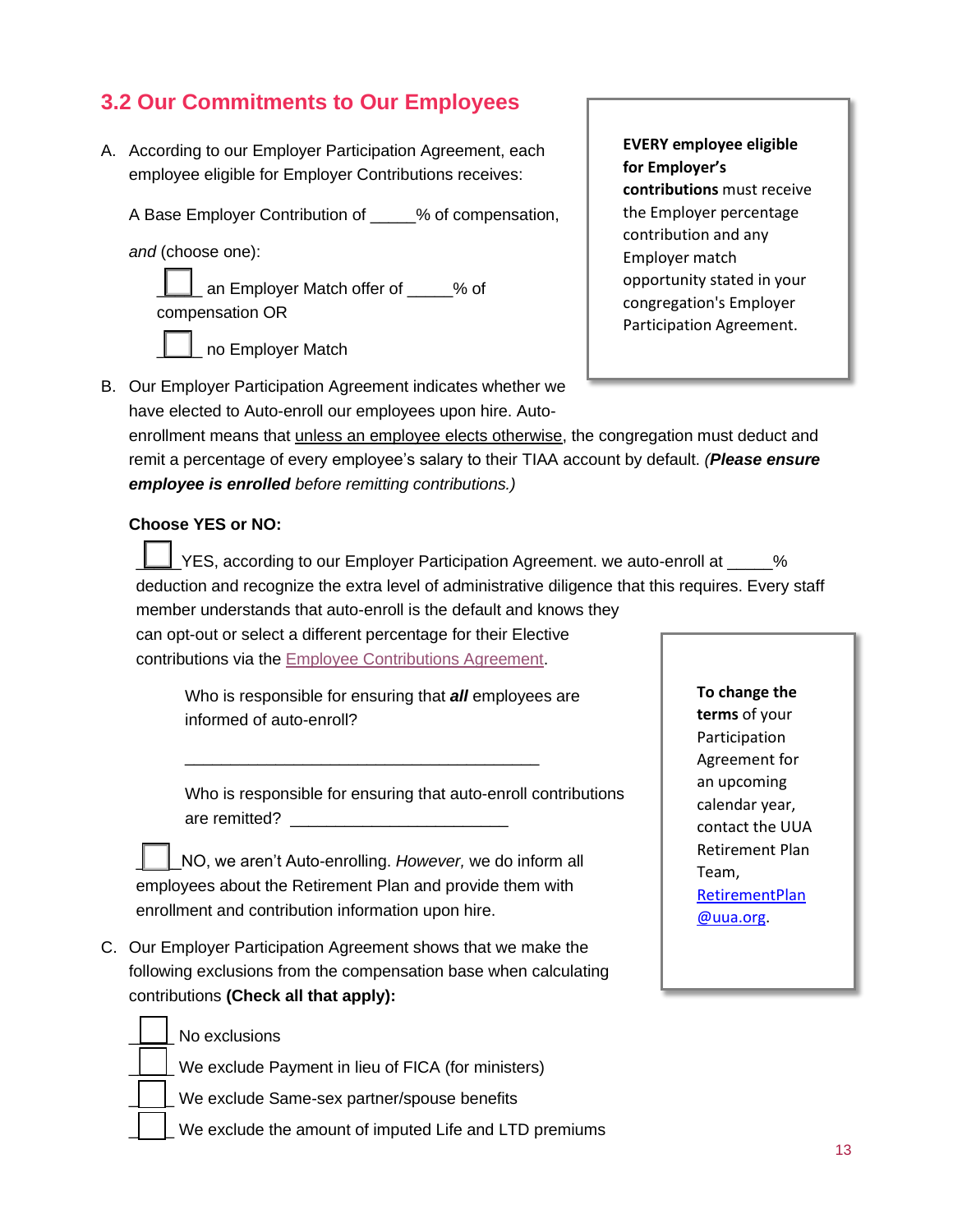#### 3.2 Our Commitments to Our Employees, continued

D. We've confirmed that all types of contributions are being calculated and remitted in accordance with the Plan and our Employer Participation Agreement. We have confirmed that we always remit Elective Contributions as soon as practicable following the reduction in Participants' Compensation, but in no event more than 15 business days after the end of the month in which the reduction in Compensation is made.



YES, we're all set.

NO, and we're in touch with the Retirement Plan Team, [RetirementPlan@uua.org.](mailto:RetirementPlan@uua.org)

Who is responsible for making this contact?

## **3.3 New Hire Onboarding**

A. We have a process for ensuring that every new employee (age 18 or older) receives comprehensive Retirement Plan enrollment materials and completes the [Employee Contributions Agreement](https://www.uua.org/files/2021-11/Employee_contributions_salary_reduction_agreement.pdf) upon hire. (See box for link to onboarding/enrollment materials.) We understand that all employees (18 or older), *regardless of hours or length of service,* can authorize elective contributions from DAY ONE of employment.

#### **Choose one:**

 $\angle$ YES! Here's the person responsible and the process for providing this information to every employee upon hire and annually.

\_\_\_\_\_\_\_\_\_\_\_\_\_\_\_\_\_\_\_\_\_\_\_\_\_\_\_\_\_\_\_\_\_\_\_\_\_\_\_\_\_\_\_\_\_\_\_\_\_\_

\_\_\_\_\_\_\_\_\_\_\_\_\_\_\_\_\_\_\_\_\_\_\_\_\_\_\_\_\_\_\_\_\_\_\_\_\_\_\_\_\_\_\_\_\_\_\_\_\_\_

\_\_\_\_\_\_\_\_\_\_\_\_\_\_\_\_\_\_\_\_\_\_\_\_\_\_\_\_\_\_\_\_\_\_\_\_\_\_\_\_\_\_\_\_\_\_\_\_\_\_

#### **Onboarding/Enrollment materials:**

[https://www.uua.org/files/2021-](https://www.uua.org/files/2021-10/Retirement%20Plan%20Onboarding%20Checklist%20-%20Sept%202021.pdf) [10/Retirement%20Plan%20Onbo](https://www.uua.org/files/2021-10/Retirement%20Plan%20Onboarding%20Checklist%20-%20Sept%202021.pdf) [arding%20Checklist%20-](https://www.uua.org/files/2021-10/Retirement%20Plan%20Onboarding%20Checklist%20-%20Sept%202021.pdf) [%20Sept%202021.pdf](https://www.uua.org/files/2021-10/Retirement%20Plan%20Onboarding%20Checklist%20-%20Sept%202021.pdf)

#### **Elective Contributions** are the

Employee's voluntary, preincome tax, salary-reduction contributions. Each employee (age 18 and over) should authorize or decline deferrals by completing an **Employee Contributions Agreement:** [https://www.uua.org/files/2021-](https://www.uua.org/files/2021-11/Employee_contributions_salary_reduction_agreement.pdf) [11/Employee\\_contributions\\_sala](https://www.uua.org/files/2021-11/Employee_contributions_salary_reduction_agreement.pdf) [ry\\_reduction\\_agreement.pdf](https://www.uua.org/files/2021-11/Employee_contributions_salary_reduction_agreement.pdf)

The following employees have authorized Elective contributions (name and date):

The following employees have declined Elective Contributions:

NO, we haven't been doing this. We recognize that we have an operational error and we're contacting the Retirement Plan Team[, RetirementPlan@uua.org.](mailto:RetirementPlan@uua.org)

Who is responsible for correcting this operational error?

\_\_\_\_\_\_\_\_\_\_\_\_\_\_\_\_\_\_\_\_\_\_\_\_\_\_\_\_\_\_\_\_\_\_\_\_\_\_\_\_\_\_\_\_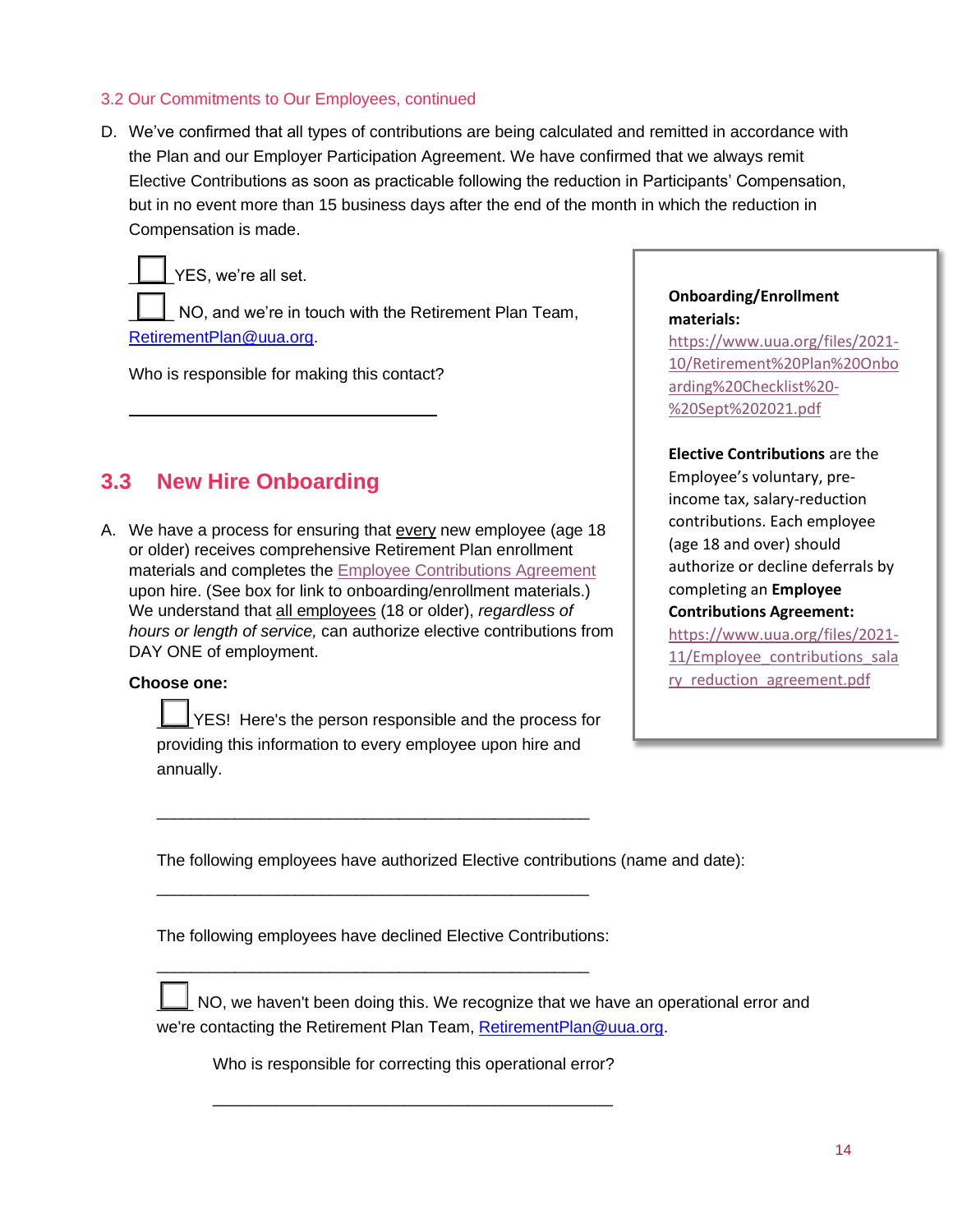#### 3.3 New Hire Onboarding, continued

B. **Every time someone is hired,** we check to see whether that individual has already fulfilled the Year of Eligibility Service provision (see 3.4 below), indicating that we are to begin their employer contributions immediately. **Choose one:**



YES, and here's who is responsible for checking:

NO, and here's our plan for making sure this happens going forward:

Contact the UUA Retirement Plan Team, [RetirementPlan@uua.org,](mailto:RetirementPlan@uua.org) with questions about **Year of Eligibility Service.**

**Hours of service** *must be combined* **for employees serving more than one participating UU employer** concurrently or consecutively.

## **3.4 Eligibility for Employer Contributions**

\_\_\_\_\_\_\_\_\_\_\_\_\_\_\_\_\_\_\_\_\_\_\_\_\_\_\_\_\_\_\_\_\_\_\_\_\_

YES, we know that employees who have met the Plan's Year of Eligibility Service provision are eligible for employer contributions and that no one can "opt out" of receiving contributions due them. "Eligible for" means *must receive.*

YES, we recognize that it is our responsibility, as the Employer, to ensure that the determination of eligibility for employer's contributions is handled properly and on a timely basis.

YES, we understand that the Plan's Year of Eligibility Service provision is met when an employee (age 18 or older) fits any one of these criteria:

- 1. **MINISTERIAL FORMATION:** Has successfully completed a UU ministerial internship.
- 2. **ALREADY ELIGIBLE:** Previously met the Year of Eligibility Service provision while employed by a UU employer that offered the Retirement Plan.
- 3. **HOURS OF SERVICE:** Has completed 12 consecutive months of employment, AND completed 1,000 Hours of Service**\*** during the completed 12-month period reviewed:
	- a. On the first anniversary of date of hire OR
	- b. At the end of the calendar year in which the first anniversary falls OR
	- c. At the end of any calendar year thereafter

**\* Important note:** If your employee works for two or more participating UU entities, either consecutively or concurrently, hours are aggregated. Please reach out to the UUA Retirement Plan Team at [RetirementPlan@uua.org](mailto:RetirementPlan@uua.org) for help making a proper determination about eligibility.

*See Retirement Plan contribution example and flow chart on page 20.*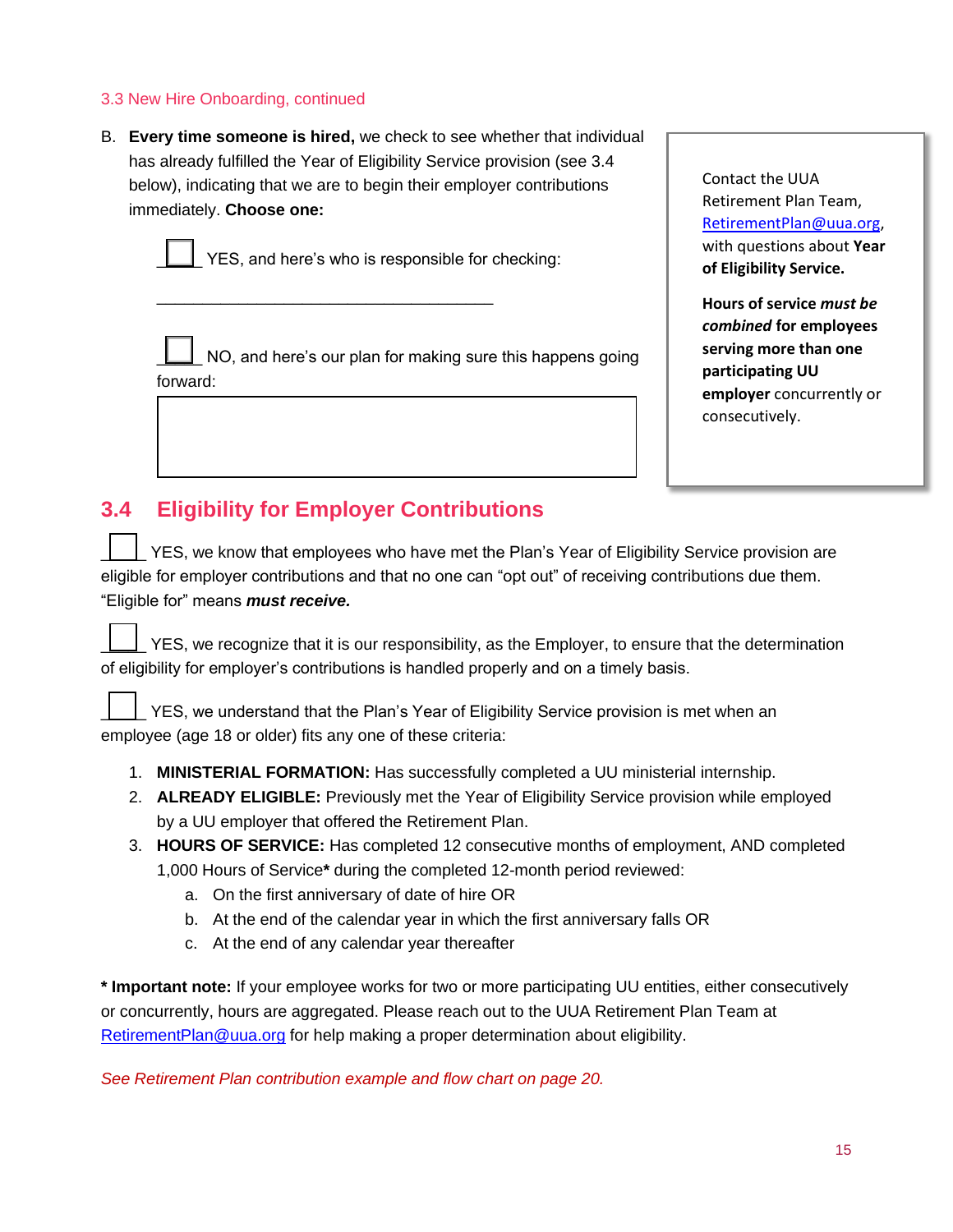#### 3.4 Eligibility for Employer Contributions, continued

\_\_\_\_\_ YES, we understand that once an individual has satisfied this provision, they never have to resatisfy it, even if their hours are reduced or they go to work for another UU employer that offers the Plan. *Once eligible, always eligible.*

\_\_\_\_\_ YES, we know that if an employee who is due contributions refuses or fails to enroll, we will enroll them by working with the Retirement Plan Team[, RetirementPlan@uua.org.](mailto:RetirementPlan@uua.org)

#### **Our employees fall into the following categories:** (Put every employee in a box.)

| Has satisfied the<br>Plan's Year of Eligibility<br>Service Provision and<br>is receiving Employer<br>Contributions. (These<br>employees will<br>continue to receive<br>employer contributions<br>even if hours are<br>reduced.) | Will receive employer contributions<br>after fulfilling the Year of Eligibility<br>Service provision. (Include date on<br>which to check for each employee.)<br><b>CHECK DATE</b><br><b>NAME</b> |  | Works fewer than 1,000<br>hours/yr and has not previously<br>met Year of Eligibility Service<br>provision. Won't be eligible for<br>employer contributions unless<br>hours/yr increase in the future<br>or they pick up hours,<br>consecutively or concurrently,<br>at another UU Employer that<br>offers this Plan. |
|---------------------------------------------------------------------------------------------------------------------------------------------------------------------------------------------------------------------------------|--------------------------------------------------------------------------------------------------------------------------------------------------------------------------------------------------|--|----------------------------------------------------------------------------------------------------------------------------------------------------------------------------------------------------------------------------------------------------------------------------------------------------------------------|
|                                                                                                                                                                                                                                 |                                                                                                                                                                                                  |  |                                                                                                                                                                                                                                                                                                                      |
|                                                                                                                                                                                                                                 |                                                                                                                                                                                                  |  |                                                                                                                                                                                                                                                                                                                      |
|                                                                                                                                                                                                                                 |                                                                                                                                                                                                  |  |                                                                                                                                                                                                                                                                                                                      |
|                                                                                                                                                                                                                                 |                                                                                                                                                                                                  |  |                                                                                                                                                                                                                                                                                                                      |
|                                                                                                                                                                                                                                 |                                                                                                                                                                                                  |  |                                                                                                                                                                                                                                                                                                                      |
|                                                                                                                                                                                                                                 |                                                                                                                                                                                                  |  |                                                                                                                                                                                                                                                                                                                      |
|                                                                                                                                                                                                                                 |                                                                                                                                                                                                  |  |                                                                                                                                                                                                                                                                                                                      |
|                                                                                                                                                                                                                                 |                                                                                                                                                                                                  |  |                                                                                                                                                                                                                                                                                                                      |
|                                                                                                                                                                                                                                 |                                                                                                                                                                                                  |  |                                                                                                                                                                                                                                                                                                                      |
|                                                                                                                                                                                                                                 |                                                                                                                                                                                                  |  |                                                                                                                                                                                                                                                                                                                      |
|                                                                                                                                                                                                                                 |                                                                                                                                                                                                  |  |                                                                                                                                                                                                                                                                                                                      |
|                                                                                                                                                                                                                                 |                                                                                                                                                                                                  |  |                                                                                                                                                                                                                                                                                                                      |
|                                                                                                                                                                                                                                 |                                                                                                                                                                                                  |  |                                                                                                                                                                                                                                                                                                                      |
|                                                                                                                                                                                                                                 |                                                                                                                                                                                                  |  |                                                                                                                                                                                                                                                                                                                      |
|                                                                                                                                                                                                                                 |                                                                                                                                                                                                  |  |                                                                                                                                                                                                                                                                                                                      |
|                                                                                                                                                                                                                                 |                                                                                                                                                                                                  |  |                                                                                                                                                                                                                                                                                                                      |
|                                                                                                                                                                                                                                 |                                                                                                                                                                                                  |  |                                                                                                                                                                                                                                                                                                                      |
|                                                                                                                                                                                                                                 |                                                                                                                                                                                                  |  |                                                                                                                                                                                                                                                                                                                      |
|                                                                                                                                                                                                                                 |                                                                                                                                                                                                  |  |                                                                                                                                                                                                                                                                                                                      |
|                                                                                                                                                                                                                                 |                                                                                                                                                                                                  |  |                                                                                                                                                                                                                                                                                                                      |
|                                                                                                                                                                                                                                 |                                                                                                                                                                                                  |  |                                                                                                                                                                                                                                                                                                                      |
|                                                                                                                                                                                                                                 |                                                                                                                                                                                                  |  |                                                                                                                                                                                                                                                                                                                      |
|                                                                                                                                                                                                                                 |                                                                                                                                                                                                  |  |                                                                                                                                                                                                                                                                                                                      |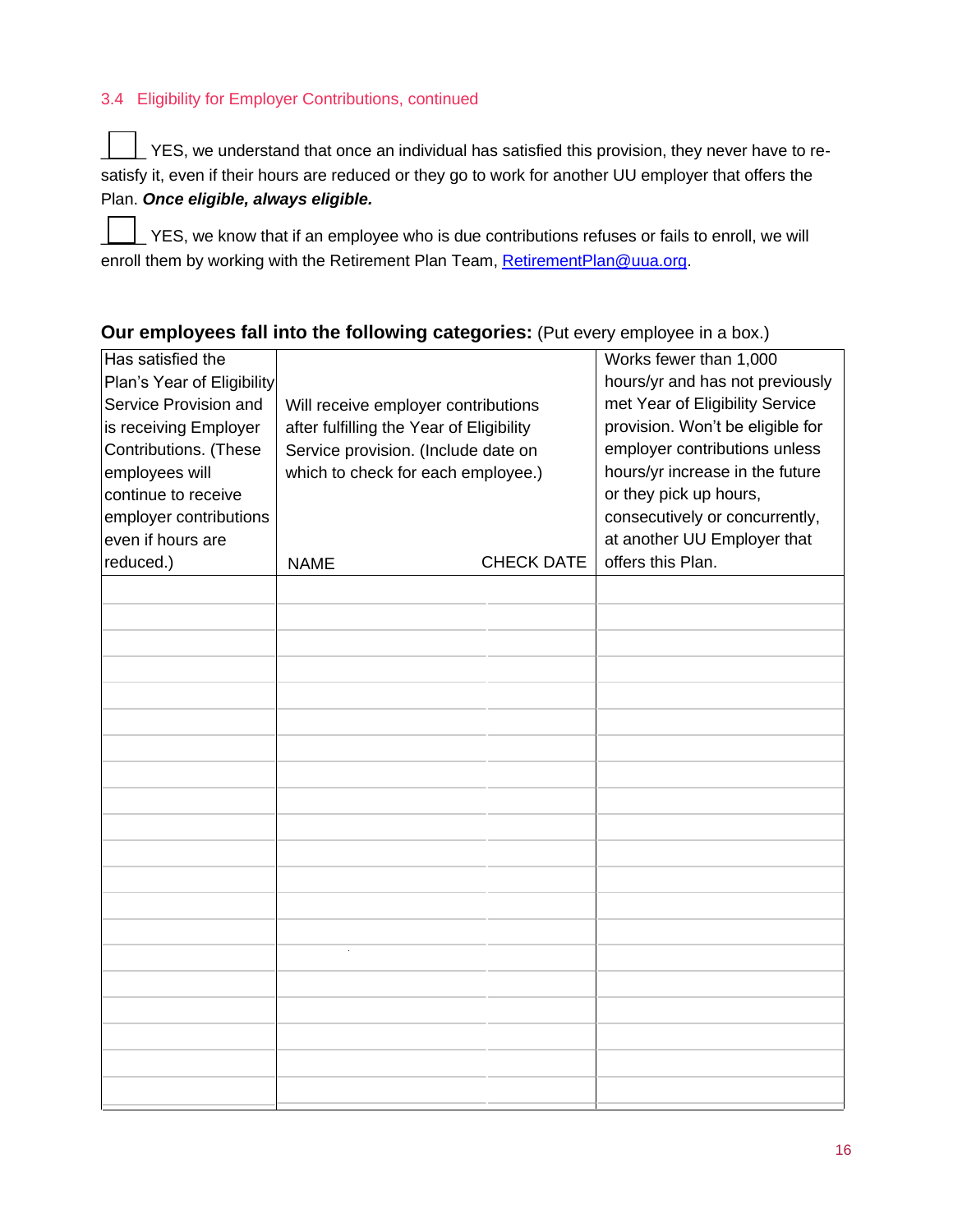## **3.5 Eligibility for Employer Contributions: Key Dates**

YES, we understand that there are 3 important dates on which to check (perform a "look-back") for initial eligibility for employer contributions:

- 1. **Date of Hire** (Already eligible through prior UU service or ministerial formation?)
- 2. **1-year anniversary** of Date of Hire (1,000 hours completed?) *See box at right.*
- 3. **End of EVERY calendar year** for all employees not previously eligible (Starting the year of 1st anniversary. 1,000 hours completed?)

*Reminder: Once eligible, always eligible.* After an employee satisfies the Plan's Year of Eligibility Service provision, through any one or more participating employers,<sup>\*</sup> they begin receiving employer contributions and will do so going forward – even if there is a subsequent reduction in hours or a move to another participating employer.

If the employee satisfies the Year of Eligibility Service provision as of the anniversary of their date of hire, and the anniversary is after the first of the month, employer contributions begin the first of the subsequent month.

\*If your employee works for two or more UU entities that participate in the Plan, please reach out to the Retirement Plan Team at [RetirementPlan@uua.org](mailto:RetirementPlan@uua.org) for help establishing key dates.

#### **Choose one:**

We already have a reliable process in place for checking at these key times.

\_\_\_\_\_\_\_\_\_\_\_\_\_\_\_\_\_\_\_\_\_\_\_\_\_\_\_\_\_\_\_\_\_\_\_\_\_\_\_\_\_\_\_\_\_\_\_\_\_\_\_\_\_

\_\_\_\_\_\_\_\_\_\_\_\_\_\_\_\_\_\_\_\_\_\_\_\_\_\_\_\_\_\_\_\_\_\_\_\_\_\_\_\_\_\_\_\_\_\_\_\_\_\_\_\_\_

How do you keep track of the first look-back date on anniversary of date of hire?

Who is responsible for the look-back at the end of each calendar year? Backup?

We are now putting in place this process for checking: (Who checks? How do you keep track of the date of hire anniversary look-back date and ensure that the look-back occurs at the end of every calendar year?)

We have identified an issue and need to resolve it.

will contact [RetirementPlan@uua.org.](mailto:RetirementPlan@uua.org)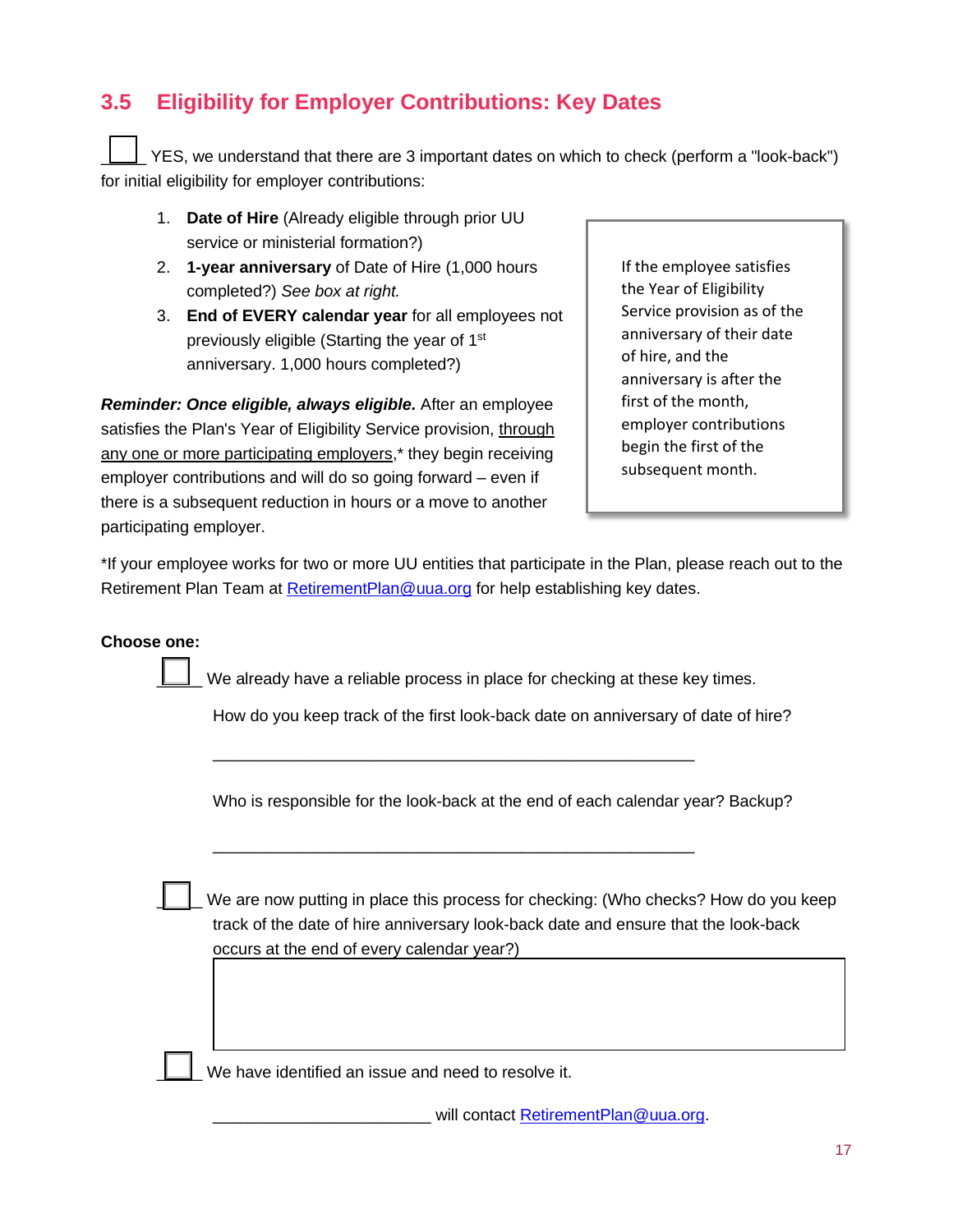## **3.6 TIAA Interactions**

TIAA is the Plan's Recordkeeper. They are responsible for keeping records of enrollment, contributions, and how those contributions are invested.

A. Who remits employer and employee contributions to TIAA?

\_\_\_\_\_\_\_\_\_\_\_\_\_\_\_\_\_\_\_\_\_\_\_\_\_\_\_\_\_\_\_\_\_\_\_\_\_\_\_\_\_\_

name title

B. Who is the back-up person for contribution calculation and remitting?

\_\_\_\_\_\_\_\_\_\_\_\_\_\_\_\_\_\_\_\_\_\_\_\_\_\_\_\_\_\_\_\_\_\_\_\_\_\_\_\_\_\_ name title

C. The UUA knows who is responsible for remitting to TIAA from our congregation.

#### **Employers are not invoiced** for contributions owed (per federal law). As the employer, you are

responsible for calculating and remitting contributions. The confirmations you receive from TIAA

acknowledge receipt of contributions made. They are not invoices to be paid.

#### **Choose one:**

YES, the UUA's Retirement Plan Team

already has the name(s) of our responsible remitter.

YES, we have now verified or updated our remitter(s) by completing the Administrative [Access Request Form.](https://uua.wufoo.com/forms/z451hr60fpieds/)

D. We are successfully remitting both funding and data to TIAA so that contributions can be properly posted.

**We remit the data (choose one):** (Download the [Remitting Help Sheet](https://www.uua.org/files/2021-12/Remitting%20Help%20Sheet.pdf) for instructions)

|  |  |  |  | Electronically using TIAA's SOPS upload via PlanFocus |
|--|--|--|--|-------------------------------------------------------|
|--|--|--|--|-------------------------------------------------------|

\_\_\_\_\_ By mail on paper **We remit the funding (choose one):** 

Electronically via bank bill pay or EFT

Through the mail via check

#### **Complete if applicable:**

We are unclear about the remittance process for funding and/or data.

is contacting **RetirementPlan@uua.org** for assistance.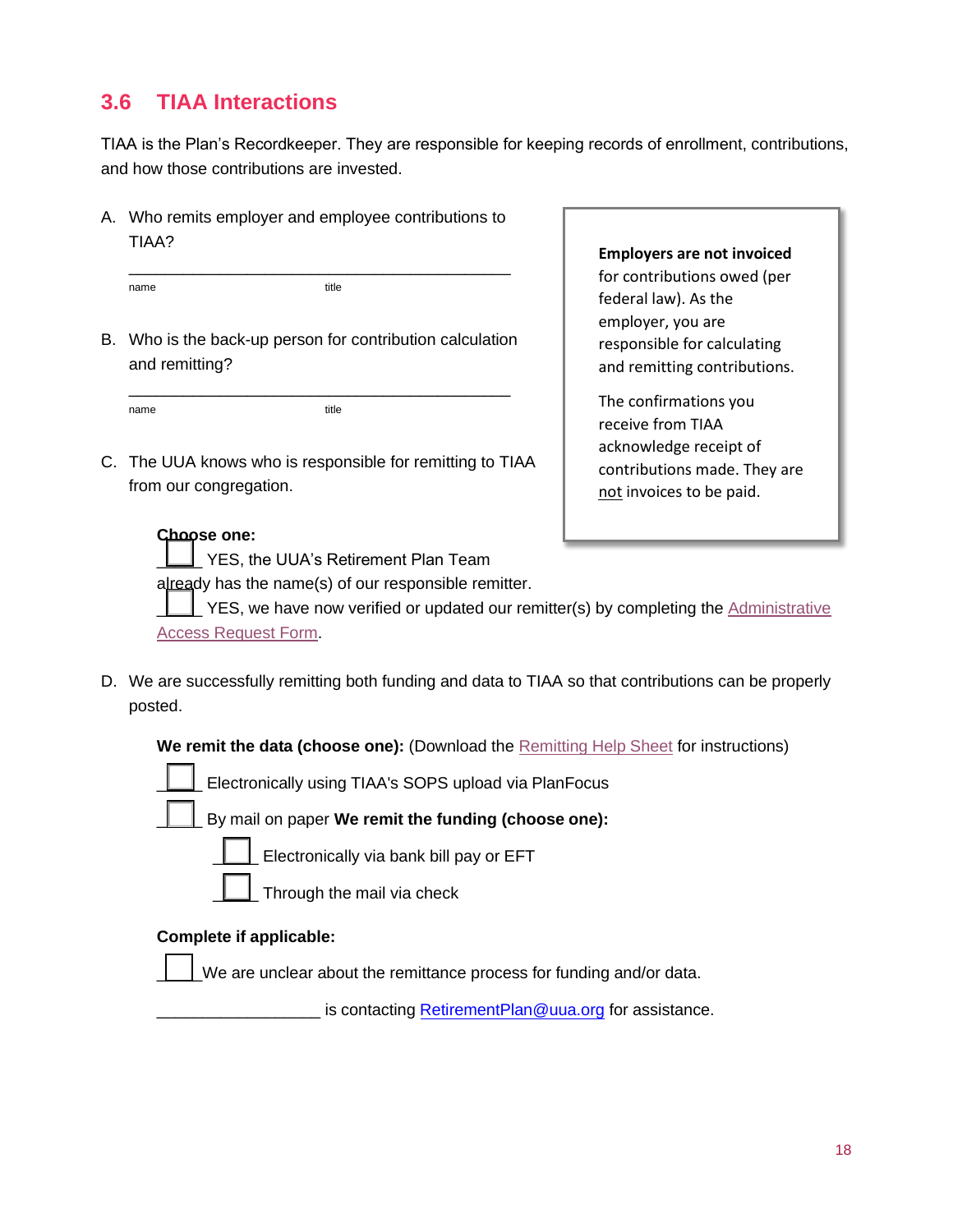## **3.7 Consistency of Policies and Agreements with Plan Rules**

We've checked all letters of hire or employment agreements for individual employees, to make sure that all references to the Retirement Plan are consistent with the governing Plan's provisions and our Employer Participation Agreement.

#### **Choose one:**

YES, we're all set.

YES, and we found the following items that need to be changed:

\_\_\_\_\_\_\_\_\_\_\_\_\_\_\_\_\_\_\_\_\_\_\_\_\_\_\_\_\_\_\_\_\_\_\_\_\_\_\_\_\_\_\_\_\_\_\_\_\_\_\_\_\_\_\_\_\_\_\_\_\_\_\_\_\_.

is responsible for contacting [RetirementPlan@uua.org.](mailto:RetirementPlan@uua.org)

*Before completing the "Reflection" section, be sure to review the contribution example and flow chart on pages 20-21.*

## **3.8 Reflection**

Who helped complete this section of the Workbook? Does this include everyone named as a responsible party?

 $\_$  ,  $\_$  ,  $\_$  ,  $\_$  ,  $\_$  ,  $\_$  ,  $\_$  ,  $\_$  ,  $\_$  ,  $\_$  ,  $\_$  ,  $\_$  ,  $\_$  ,  $\_$  ,  $\_$  ,  $\_$  ,  $\_$  ,  $\_$  ,  $\_$  ,  $\_$  ,  $\_$  ,  $\_$  ,  $\_$  ,  $\_$  ,  $\_$  ,  $\_$  ,  $\_$  ,  $\_$  ,  $\_$  ,  $\_$  ,  $\_$  ,  $\_$  ,  $\_$  ,  $\_$  ,  $\_$  ,  $\_$  ,  $\_$  ,

 $\_$  , and the set of the set of the set of the set of the set of the set of the set of the set of the set of the set of the set of the set of the set of the set of the set of the set of the set of the set of the set of th

 $\_$  ,  $\_$  ,  $\_$  ,  $\_$  ,  $\_$  ,  $\_$  ,  $\_$  ,  $\_$  ,  $\_$  ,  $\_$  ,  $\_$  ,  $\_$  ,  $\_$  ,  $\_$  ,  $\_$  ,  $\_$  ,  $\_$  ,  $\_$  ,  $\_$  ,  $\_$ 

What did we learn from completing this section of the Workbook?

What, if anything, are we doing differently going forward?

Who is responsible for making any necessary updates/changes?

Date completed: \_\_\_\_\_\_\_\_\_\_\_\_\_\_\_\_\_\_\_\_\_\_

\_\_\_\_\_\_\_\_\_\_\_\_\_\_\_\_\_\_\_\_\_\_\_\_\_\_\_\_\_\_\_\_\_\_\_\_\_

\_\_\_\_\_ We'll complete this again next year on this date.

#### **Please check in with us!**

- Let us know that you've tuned up.
- Send feedback about this Workbook.
- Share something you've learned.

<https://www.surveymonkey.com/r/ocsftuneup>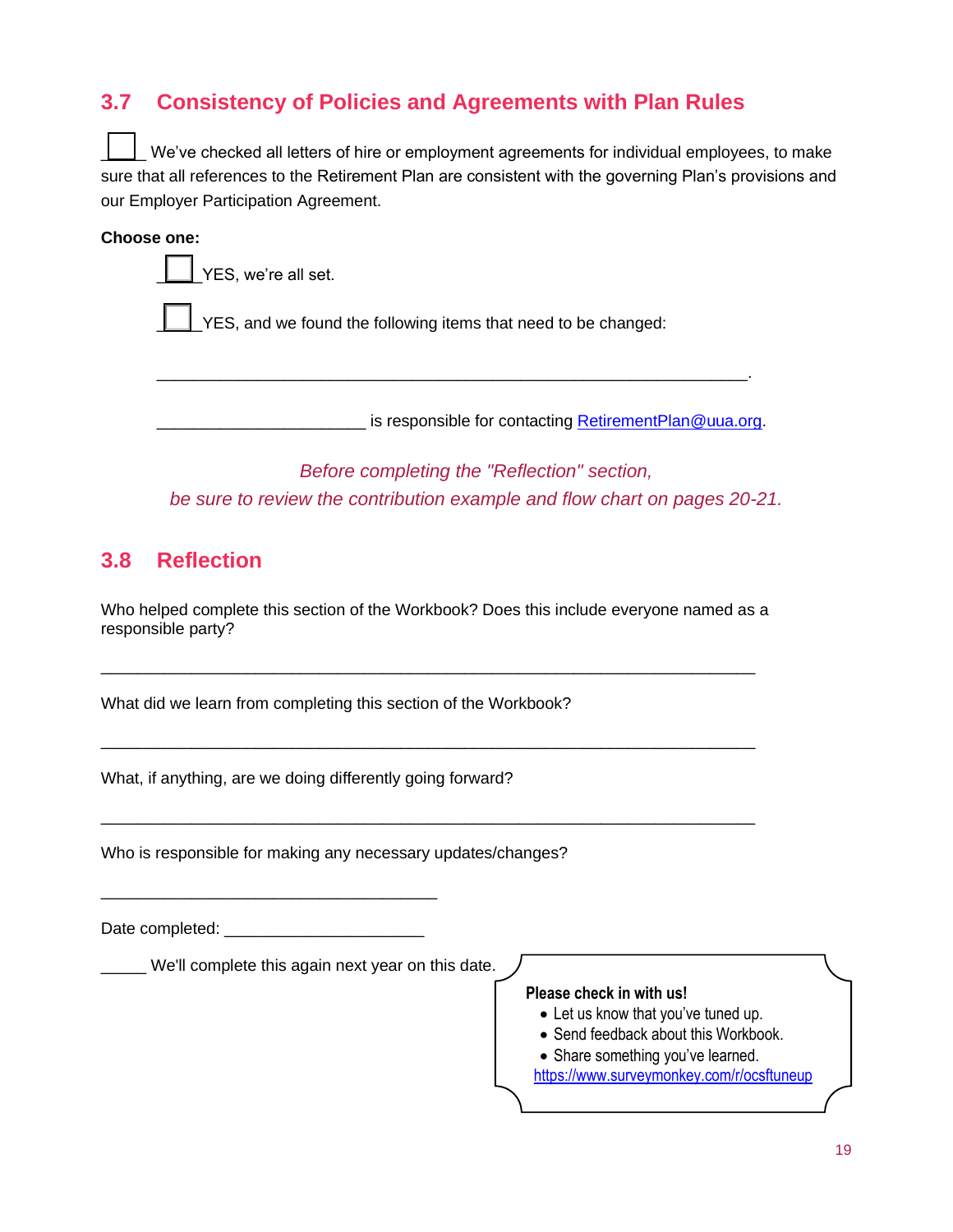## **3.8 Eligibility for Employer Contributions: Example and Flow Chart**

#### **Determining Initial Eligibility for Employer Contributions**

Before hire, verify that a new employee has not completed a UU ministerial internship, has not previously satisfied the Plan's Eligibility Service provision, **and** is not working (consecutively or concurrently) for another participating UU employer. (Please contact [RetirementPlan@uua.org](mailto:RetirementPlan@uua.org) in the case of an individual employed by more than one UU Employer consecutively or concurrently.)

**If none of the above apply,** you will need to perform a "look-back" to determine the employee's date of eligibility for employer contributions. There are two requirements that need to be met in order for an employee to become eligible for employer contributions after the look-back:

- a. Employed for the 12 consecutive months\* of the period
- b. Rendered 1,000 or more Hours of Service during *that* period

*\* Employees satisfy the "12 consecutive months" portion of the provision if they were employed for the twelve months. They did not have to perform service in every one of those months.*

- The first look-back period is from date of hire to first anniversary of date of hire. *Look back on first anniversary of date of hire.*
- If the criteria are not met in this initial 12-month period, the next period for review is the calendar year in which the first anniversary falls. *Look back at end of calendar year of first anniversary.*
- If criteria still not met, perform a look-back at the end of each subsequent calendar year thereafter until criteria are met. *Look back at end of every calendar year.*

Remember, for all employees not already receiving employer contributions, you must check for eligibility at the end of each calendar year.

#### **Employer Contributions Example**

#### **New Employee Date of hire: 08/06/2014**

- Hours of Service from **08/06/2014** to **08/06/2015** (anniversary of date of hire): **840**
- Hours of Service in calendar year 2015 (year in which the 1<sup>st</sup> anniversary occurs): **1,020**
- Hours of Service in the next Calendar Year (**2016**): **820**

The employee's date of eligibility for Employer's Contributions is 01/01/2016 because both parts of the Year of Eligibility Service provision (a and b above) weren't satisfied until the end of calendar year 2015.

*Once eligible, always eligible.* Employees do not lose their eligibility status when hours drop after initially satisfying the eligibility-service provision, nor when transitioning to serve another UU Employer that has adopted the Plan. Therefore, in the example, even though Hours of Service dropped below 1,000 in 2016, the Employer must continue to remit Employer Contributions and cannot impose/require the employee to wait or re-satisfy the provision.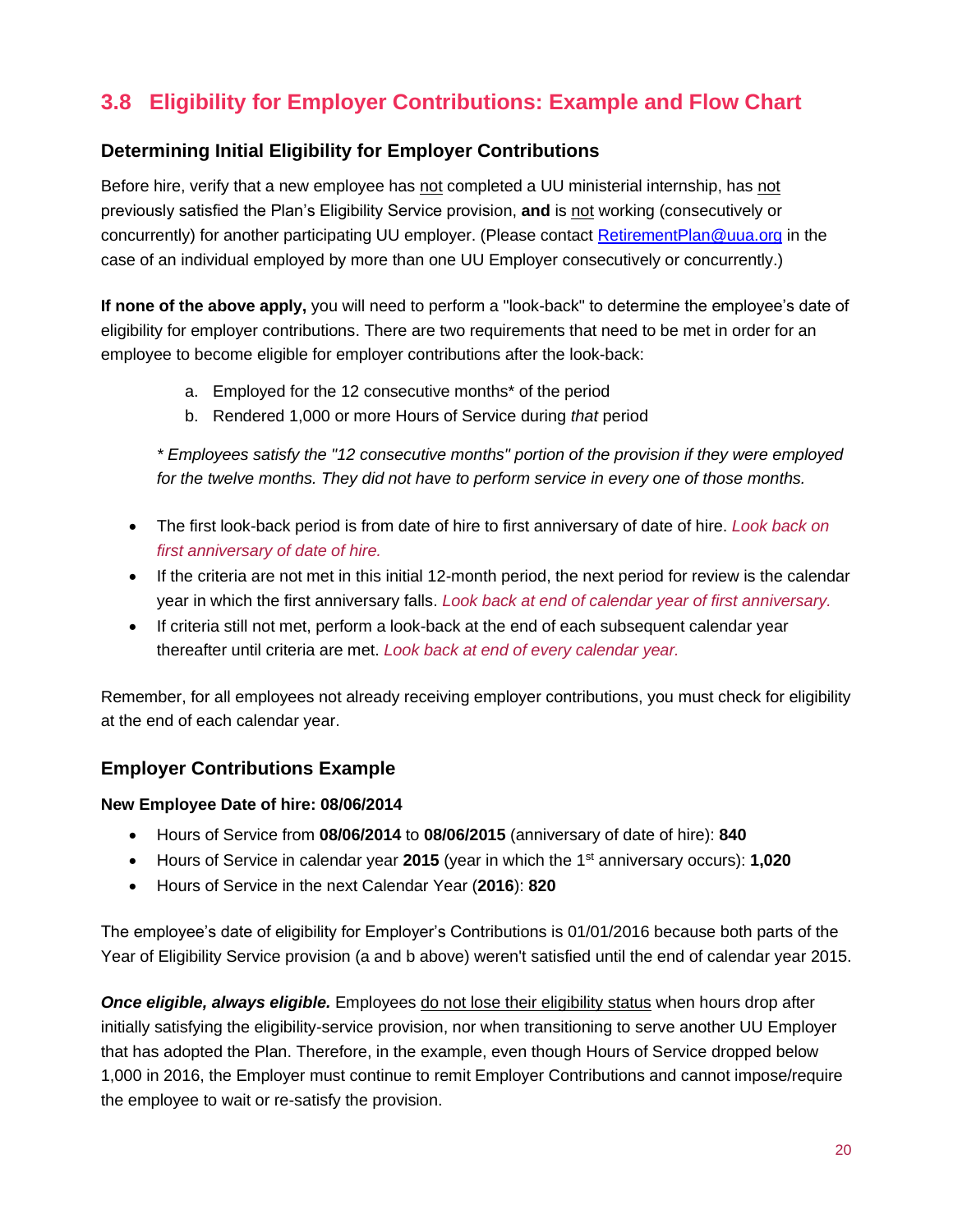#### 3.9 Employer Contribution Eligibility: Example and Flow Chart. continued

### **Employer Contributions Flow Chart for Determining Eligibility**



*See Reminders and Next Steps on last page.*